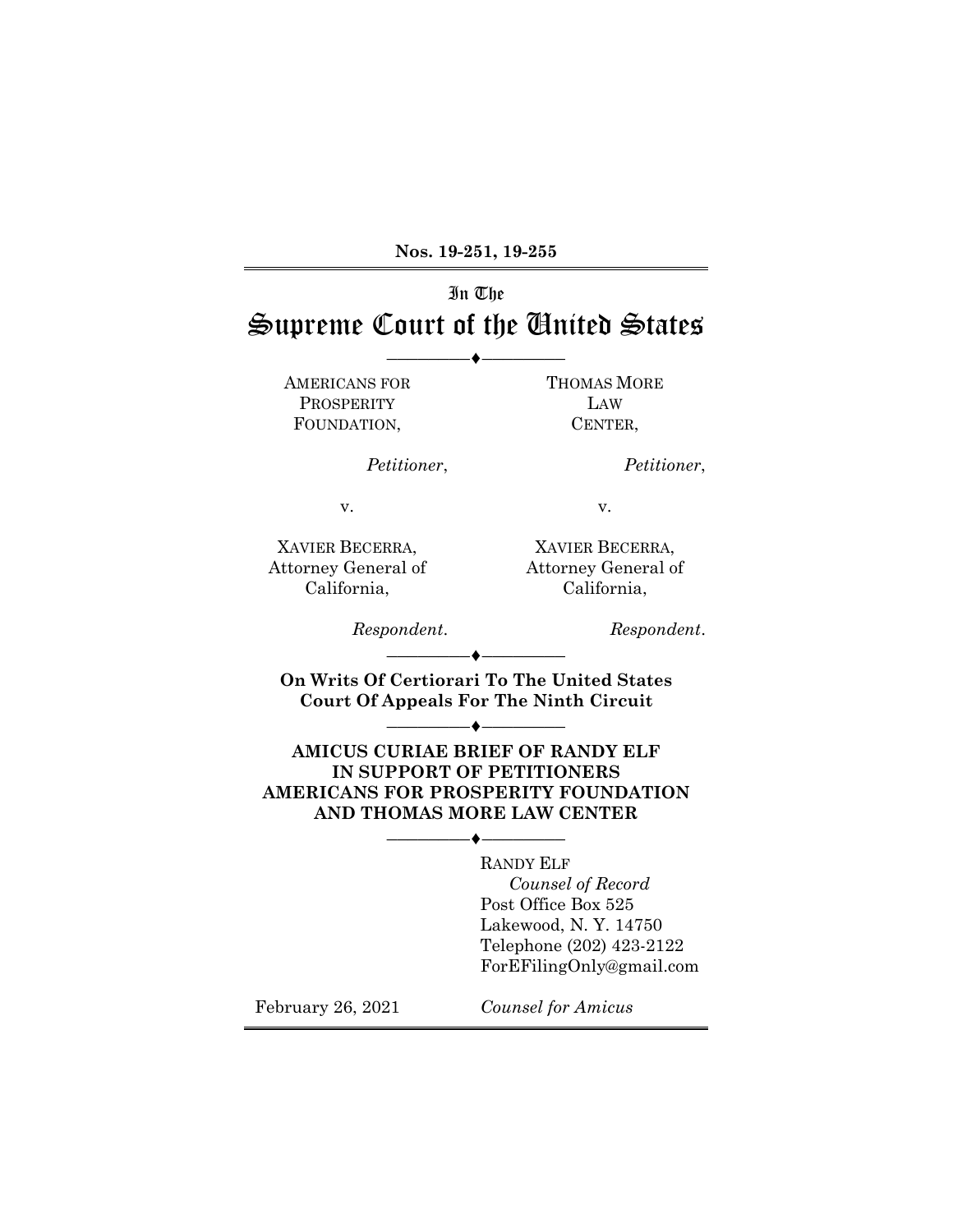# **COPYRIGHT**

<span id="page-1-0"></span>Copyright © 2021 by Randy Elf. All Rights Reserved.

# **TABLE OF CONTENTS**[1](#page-1-2)

<span id="page-1-1"></span>

| I. In seeking to distinguish political-speech-<br>disclosure law, Petitioners and the Ninth<br>Circuit rehearing-en-banc-denial dissent<br>understate how the First Amendment<br>protects political speech and do so in ways<br>that can undermine First Amendment |  |
|--------------------------------------------------------------------------------------------------------------------------------------------------------------------------------------------------------------------------------------------------------------------|--|

<span id="page-1-2"></span> <sup>1</sup> This copyrighted brief is based on copyrighted drafts of briefs at https://works.bepress.com/elf/23 (U.S.) (Track 2), and https://works.bepress.com/elf/30 (U.S.) (Track 1), and the copyrighted filed briefs at https://works.bepress.com/elf/28 (D.C. Cir.) (Track 1) and

https://works.bepress.com/elf/29 (U.S.) (Track 1). This copyrighted brief as filed is at

https://works.bepress.com/elf/84 (all Internet sites, except the one for this copyrighted brief as filed visited Feb. 20, 2021).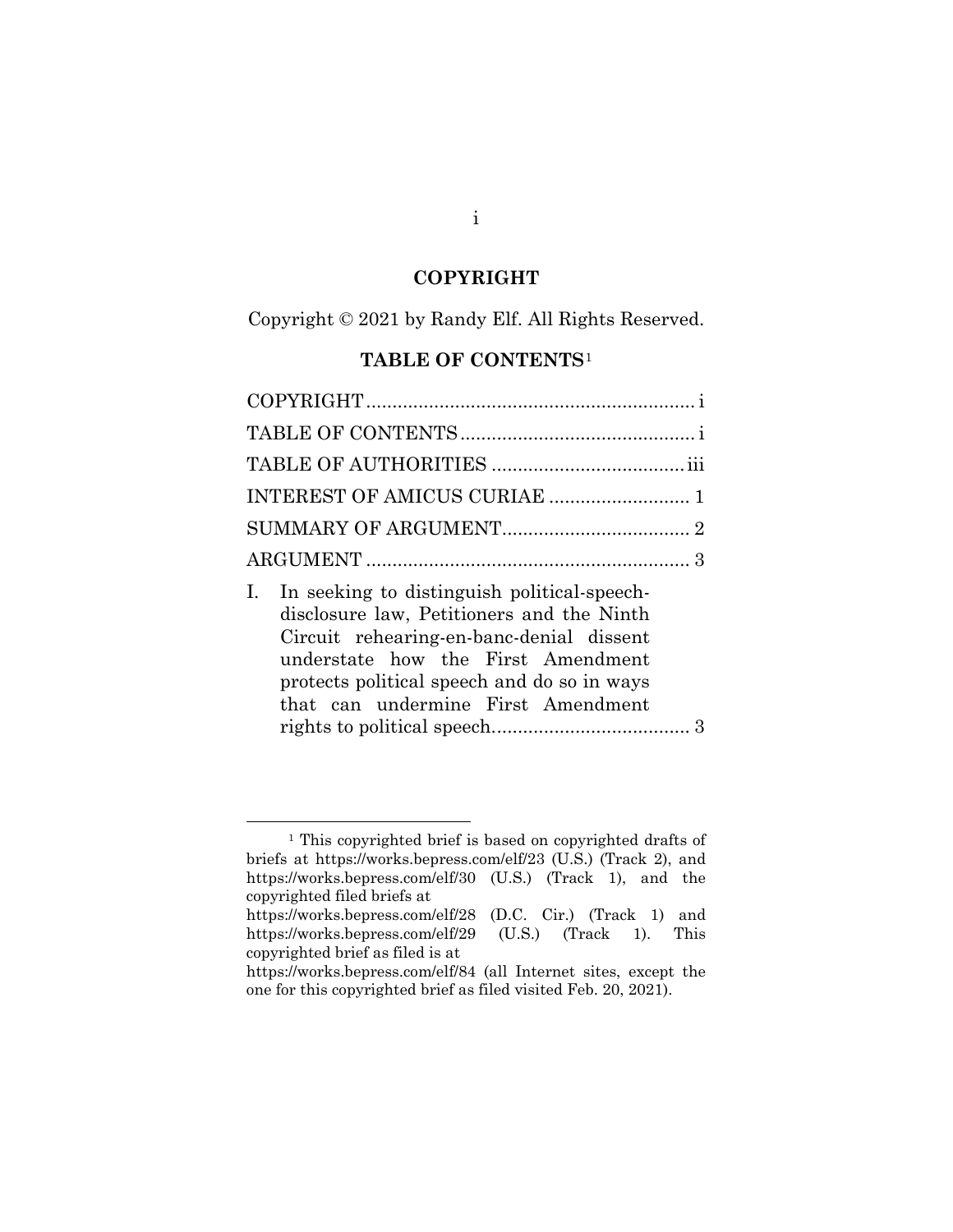| II. Regarding regulation, <i>i.e.</i> , disclosure, of<br>political speech, <i>Buckley</i> does way more<br>than protect against threats, harassment, |  |
|-------------------------------------------------------------------------------------------------------------------------------------------------------|--|
|                                                                                                                                                       |  |
| III. The Court distinguishes Track 1 burdens                                                                                                          |  |
| IV. Petitioners and the Ninth Circuit<br>rehearing-en-banc-denial dissent<br>understate tailoring for political-speech-                               |  |
|                                                                                                                                                       |  |
| V. Citizens United pages 366-71<br>address/support only Track 2 law, not                                                                              |  |
|                                                                                                                                                       |  |
| VI. Strict scrutiny, not substantial-relation<br>exacting scrutiny, applies to some                                                                   |  |
| political-speech-disclosure law 15                                                                                                                    |  |
|                                                                                                                                                       |  |
|                                                                                                                                                       |  |

ii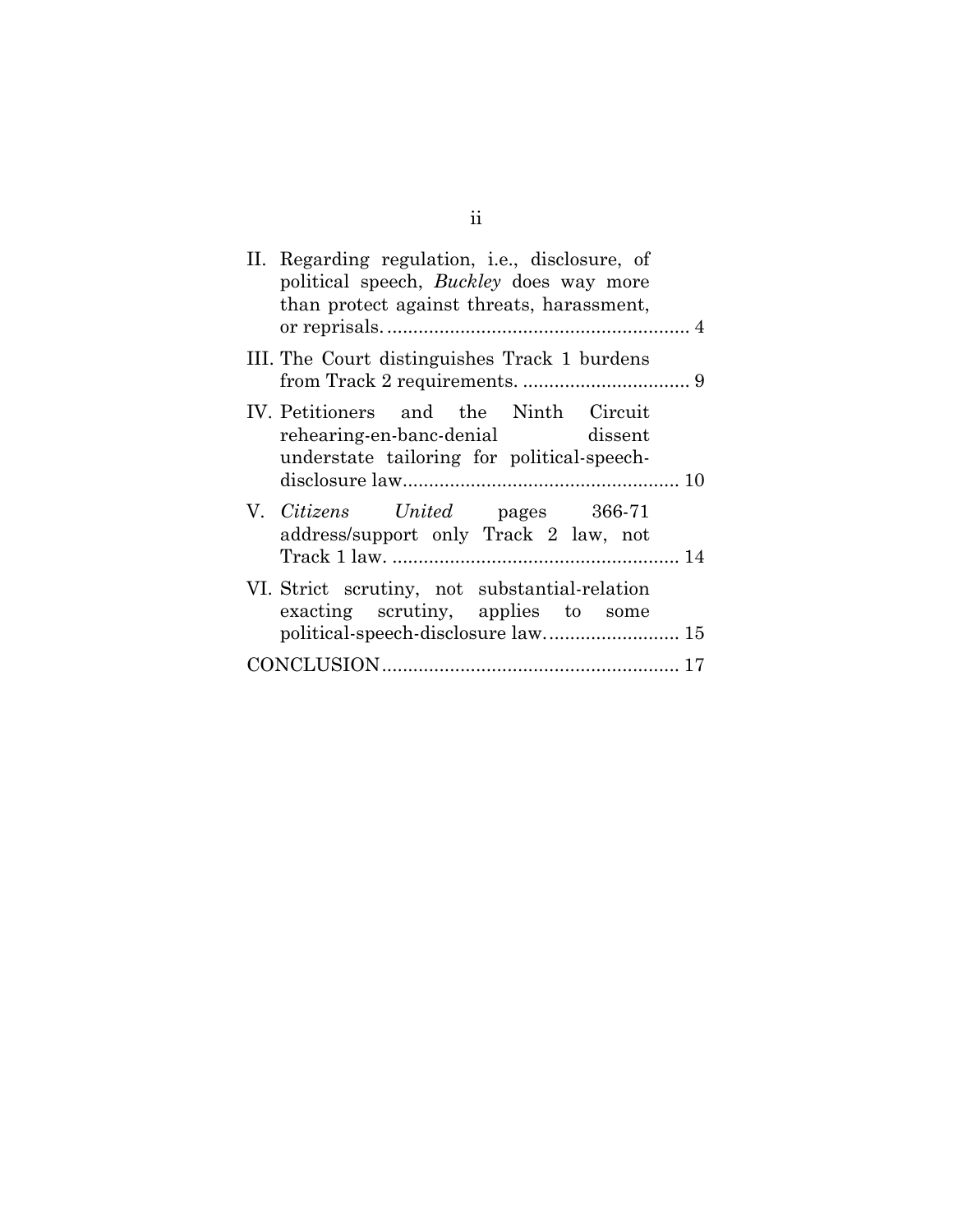## **TABLE OF AUTHORITIES**[2](#page-3-1)

#### <span id="page-3-0"></span>**CASES**

| Alaska Right to Life Comm. v. Miles, 441 F.3d 773                                                    |
|------------------------------------------------------------------------------------------------------|
| *Buckley v. Valeo, 424 U.S. 1 (1976) (per curiam)2, 4,<br>5, 6, 7, 9, 10, 11, 12, 13, 15, 16         |
| <i>Buckley v. Valeo,</i> 519 F.2d 821 (D.C. Cir. 1975) (en                                           |
| Canyon Ferry Rd. Baptist Church of E. Helena, Inc.<br>v. Unsworth, 556 F.3d 1021 (9th Cir. 2009)  12 |
| Citizens United v. FEC, 558 U.S. 310 (2010)6, 7, 8, 9,<br>13, 14, 15, 16                             |
| Colo. Right to Life Comm., Inc. v. Coffman, 498 F.3d                                                 |
| Ctr. for Individual Freedom, Inc. v. Tennant, 706                                                    |
|                                                                                                      |

<span id="page-3-1"></span> <sup>2</sup> "Authorities upon which [this filing] chiefly rel[ies] are marked with asterisks." D.C.CIR.R. 28(a)(2), *available at* https://www.cadc.uscourts.gov/internet/home.nsf/Content/Court +Rules+and+Operating+Procedures; *accord* 11TH CIR.R. 28- 1(e), *available at* 

http://www.ca11.uscourts.gov/rules-procedures.

This filing cites slip- or manuscript-opinion/order pages, rather than Westlaw star pages, where bound-volume pagination will later be available, because Westlaw removes star pagination when West issues bound-volume pagination.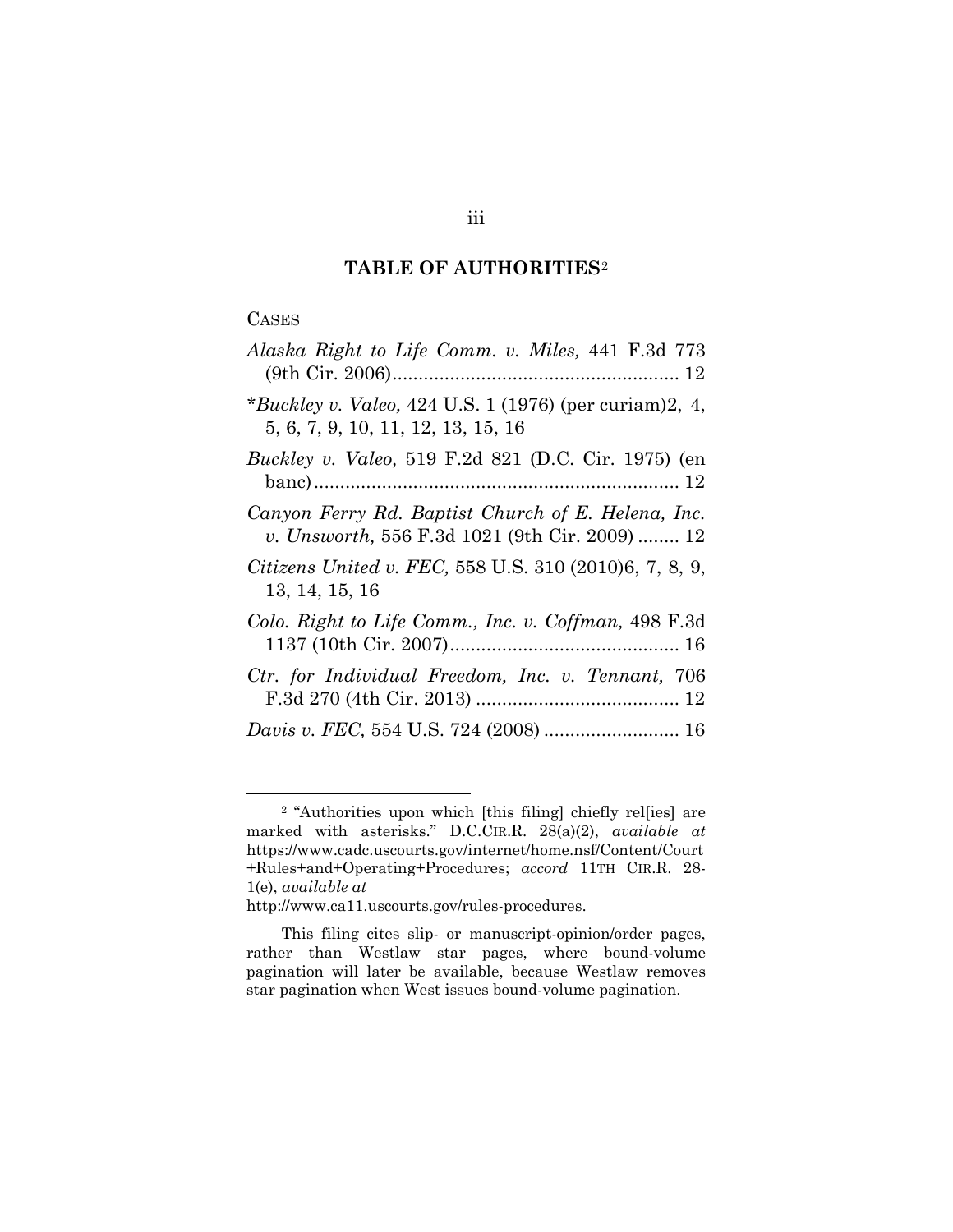| Del. Strong Families v. Att'y Gen. of Del., 793 F.3d                                                   |
|--------------------------------------------------------------------------------------------------------|
| Del. Strong Families v. Denn, 136 S.Ct. 2376 (2016)                                                    |
| Doe v. Reed, 561 U.S. 186, 197-98 (2010) 13, 17                                                        |
| *FEC v. Mass. Citizens for Life, Inc., 479 U.S. 238                                                    |
| FEC v. Wis. Right to Life, Inc., 551 U.S. 449 (2007). 8                                                |
| Gable v. Patton, 142 F.3d 940 (6th Cir. 1998) 6                                                        |
| <i>Indep. Inst. v. Williams, 812 F.3d 787 (10th Cir.</i>                                               |
| *Iowa Right to Life Comm., Inc. v. Tooker, 717 F.3d                                                    |
| <i>McConnell v. FEC, 540 U.S. 93 (2003)  6, 7, 8, 13</i>                                               |
| McCutcheon v. FEC, 572 U.S. 185 (2014)  12, 13                                                         |
| McIntyre v. Ohio Elections Comm'n, 514 U.S. 334                                                        |
| *Minn. Citizens Concerned for Life, Inc. v. Swanson,<br>692 F.3d 864 (8th Cir. 2012) (en banc)  15, 16 |
|                                                                                                        |
| *Sampson v. Buescher, 625 F.3d 1247 (10th Cir.                                                         |
|                                                                                                        |
| *Wis. Right to Life, Inc. v. Barland, 751 F.3d 804                                                     |
| Yamada v. Kuramoto, 744 F.Supp.2d 1075 (D. Haw.                                                        |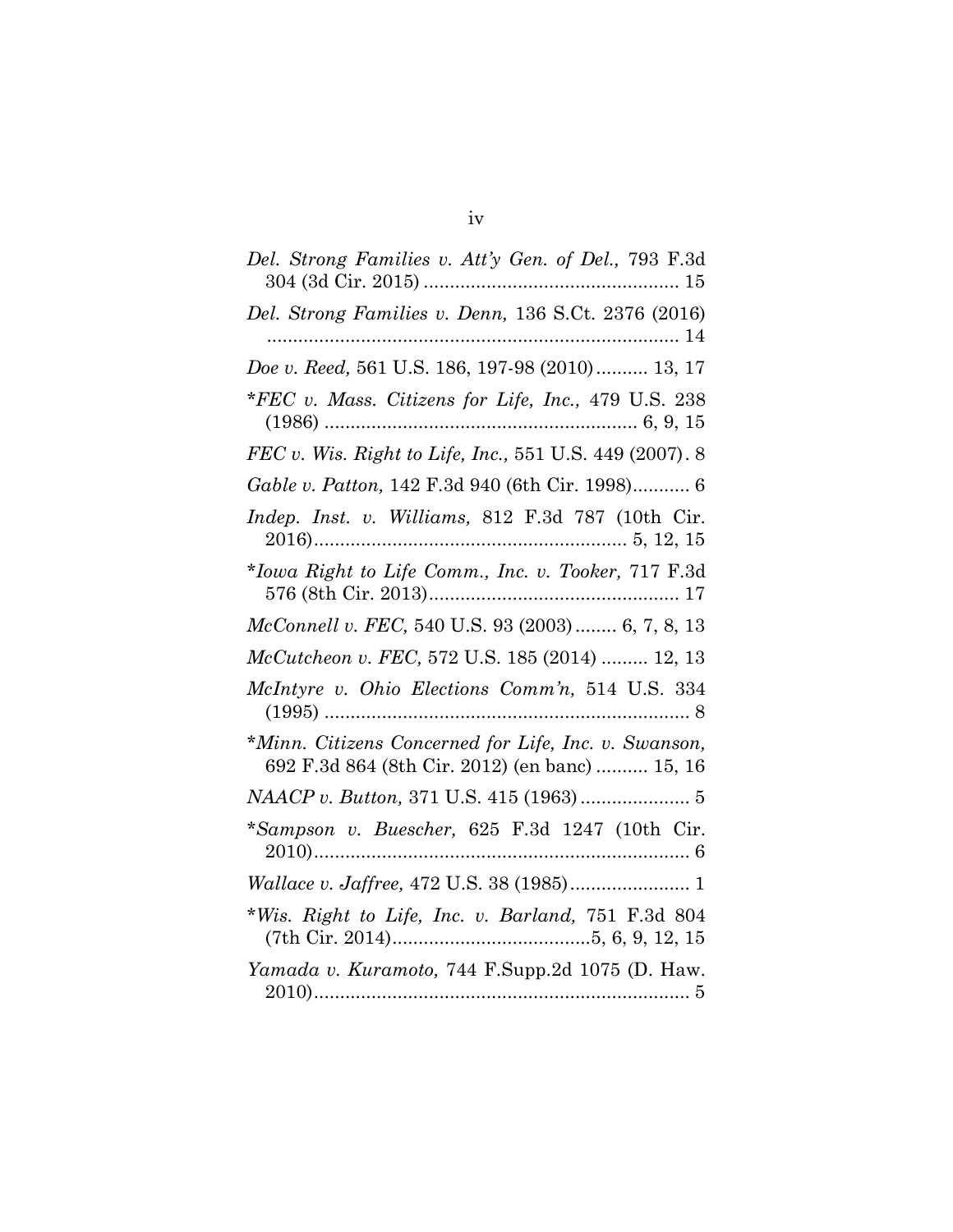#### RULES

## LAW REVIEWS

Randy Elf, *The Constitutionality of State Law Triggering Burdens on Political Speech and the Current Circuit Splits,* 29 REGENT U.L. REV. 35 (2016) ("*Triggering*")1, 2, 3, 4, 5, 6, 7, 8, 9, 11, 12, 14, 15, 16, 17

## FILINGS

*Citizens for Responsibility & Ethics in Wash. v. FEC,*  No. 19-5161, AMICUS CURIAE BR. OF RANDY ELF IN SUPPORT OF AFFIRMANCE OF THE J. & IN SUPPORT OF APPELLEE FEC (D.C. Cir. Dec. 2, 2019) ............ 9

#### PRESS

|  |  | Randy Elf, Speech law benefits politicians, rich, |  |
|--|--|---------------------------------------------------|--|
|  |  |                                                   |  |

## OTHER AUTHORITIES

|  | Randy Elf, <i>How Political Speech Law Benefits</i>       |  |  |
|--|-----------------------------------------------------------|--|--|
|  | <i>Politicians and the Rich (Aug. 20, 2020) (one-hour</i> |  |  |
|  |                                                           |  |  |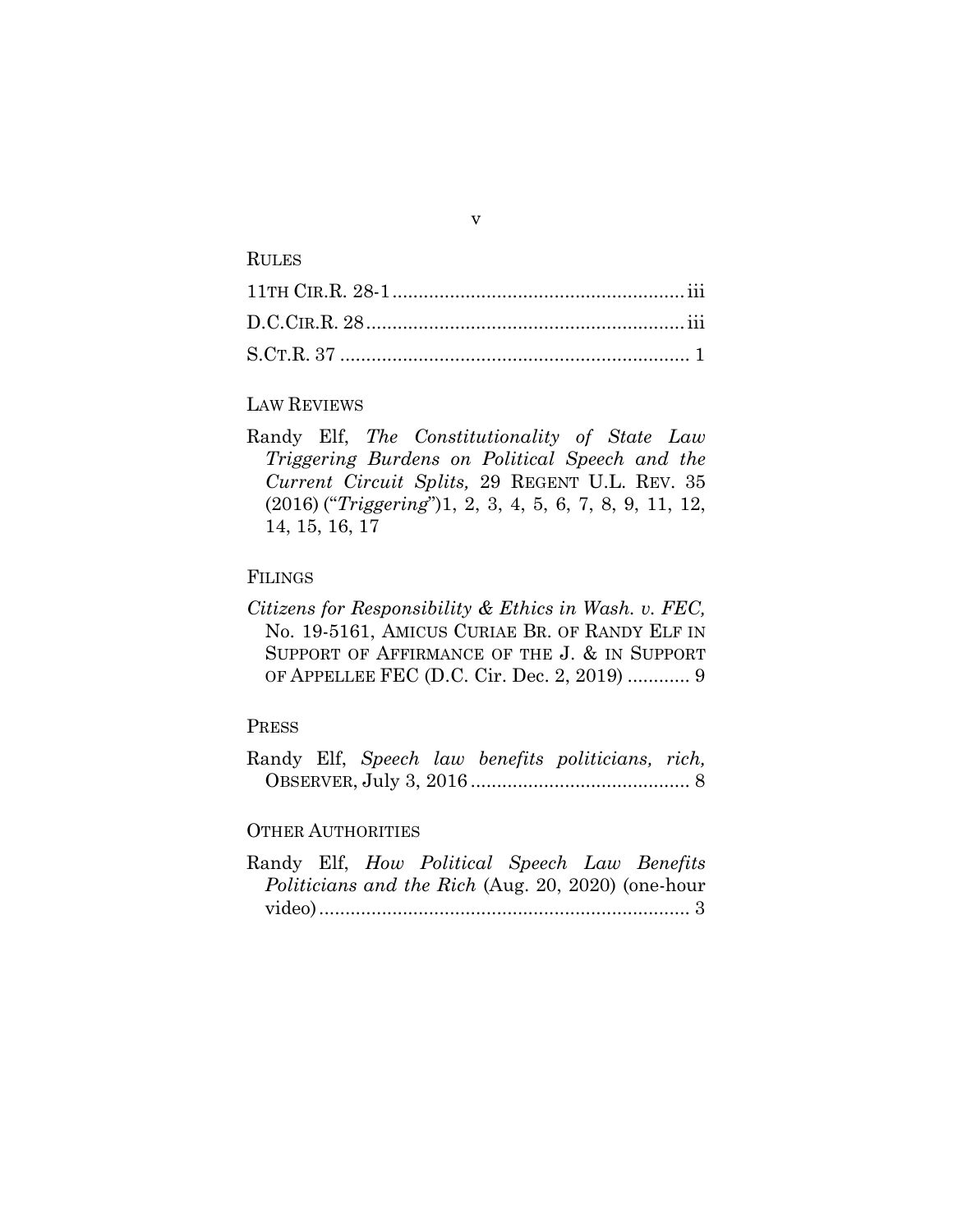#### **INTEREST OF AMICUS CURIAE**[3](#page-6-1)

<span id="page-6-0"></span>Amicus has practiced political-speech law, presented many briefs and oral arguments on the constitutionality of such law, and written a lawreview article addressing much of what Amicus addresses here. Randy Elf, *The Constitutionality of State Law Triggering Burdens on Political Speech and the Current Circuit Splits,* 29 REGENT U.L. REV. 35 (2016) ("*Triggering*"), *available at* https://works.bepress.com/elf/18.

Although *Triggering* particularly addresses state law, the same First Amendment principles apply to federal law. *Wallace v. Jaffree,* 472 U.S. 38, 48-49 (1985); *Triggering* at 55 & n.114, 63 n.154.

Since *Triggering* has analysis that applies here, Amicus summarizes and presents it in this brief. Where *Triggering* most efficiently makes points that apply here, this brief quotes *Triggering*. When this brief quotes *Triggering* text, some cites from corresponding *Triggering* footnotes are inserted into the text, and some cites remain in footnotes. *Triggering* cites are converted from law-review style

<span id="page-6-1"></span> <sup>3</sup> Counsel of record for all parties received timely notice of Amicus's intent to file this brief and consent to this filing. No party's counsel wholly or partly authored this brief. No such counsel, party, or other person—other than Amicus or Amicus's counsel—contributed monetarily to preparing or submitting this brief. Amicus has no members. *Cf.* S.CT.R. 37.2(a), 37.6.

Copyright © 2021 by Randy Elf. All Rights Reserved.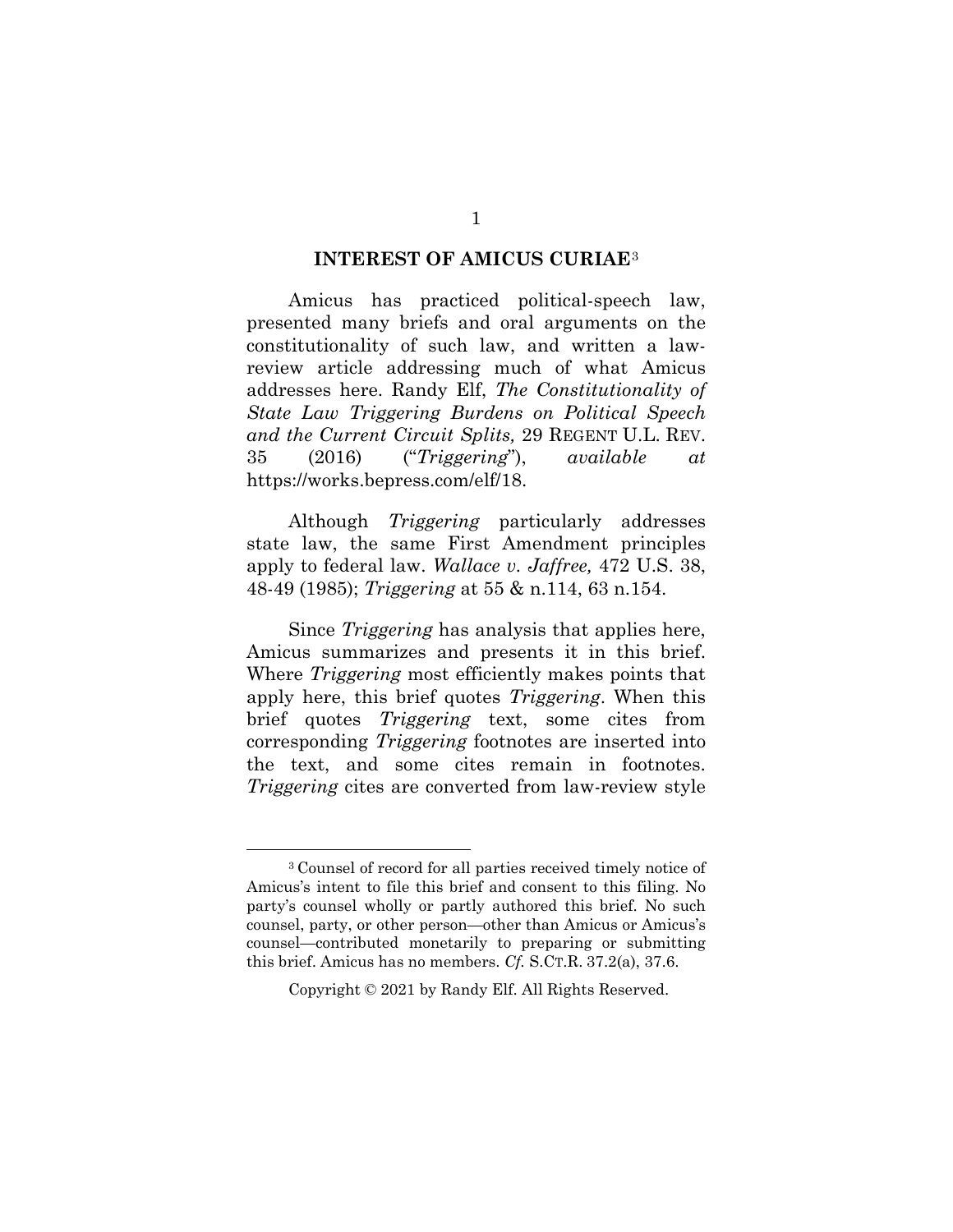to brief style, and many are condensed. Emphases are as they are in *Triggering.*

For all readers' convenience, a *Triggering* draft, with string cites not published in the law review, remains at https://works.bepress.com/elf/19.

## **SUMMARY OF ARGUMENT**

––––––––♦––––––––

<span id="page-7-0"></span>Amicus emphasizes that he admires and appreciates the good and courageous work that Plaintiff-Petitioner Americans for Prosperity Foundation, Plaintiff-Petitioner Thomas More Law Center, and the Ninth Circuit rehearing-en-bancdenial dissent have undertaken in this action.

Although this action involves speech-disclosure law, it involves no *political-*speech-disclosure law.

However, in seeking to distinguish *political*speech-disclosure law, Petitioners and the Ninth Circuit rehearing-en-banc-denial dissent *under*state how the First Amendment protects political speech and do so in ways that can undermine First Amendment rights to political speech.

Amicus neither asserts nor implies this is anyone's intent, yet this can be an effect of their assertions.

Political speech is at the "core" of what the First Amendment protects. *E.g., Buckley v. Valeo,* 424 U.S. 1, 44-45 (1976) (per curiam); *Triggering* at 35 & n.1; Randy Elf, *How Political Speech Law Benefits*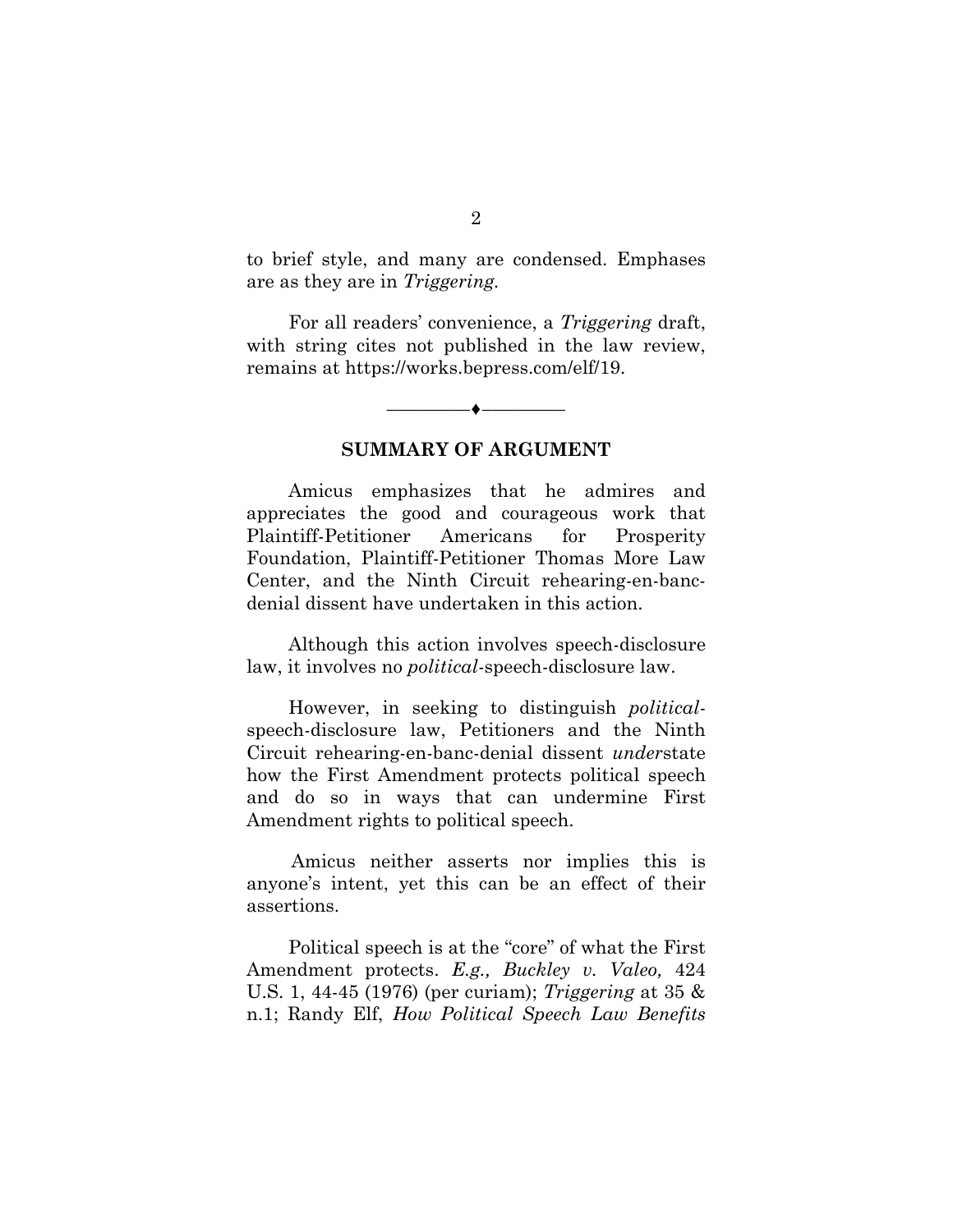*Politicians and the Rich* (Aug. 20, 2020) (one-hour video), *available at* https://works.bepress.com/elf/21.

To fend off mistaken political-speech-law holdings or dicta, Amicus files this brief.

Petitioners are due to prevail. However, no one should undermine how the First Amendment protects political speech.

## **ARGUMENT**

––––––––♦––––––––

<span id="page-8-1"></span><span id="page-8-0"></span>**I. In seeking to distinguish political-speechdisclosure law, Petitioners and the Ninth Circuit rehearing-en-banc-denial dissent understate how the First Amendment protects political speech and do so in ways that can undermine First Amendment rights to political speech.**

The law at issue here does not ban or otherwise limit speech. Instead, it regulates, i.e., requires disclosure of, speech. *E.g.,* AMS. FOR PROSPERITY FOUND. CERT. PET. at 1; THOMAS MORE LAW CTR. CERT. PET. at i; *Ams. for Prosperity Found. v. Becerra,* 919 F.3d 1177, 1178 (9th Cir. 2019) (Ikuta, J., dissenting) (rehearing-en-banc denial).

One common mistake, even by First Amendment *proponents,* is to *under*state how it protects political speech from regulation, i.e., disclosure. *See, e.g., Triggering* at 64 n.156 (addressing law triggering Track 1, political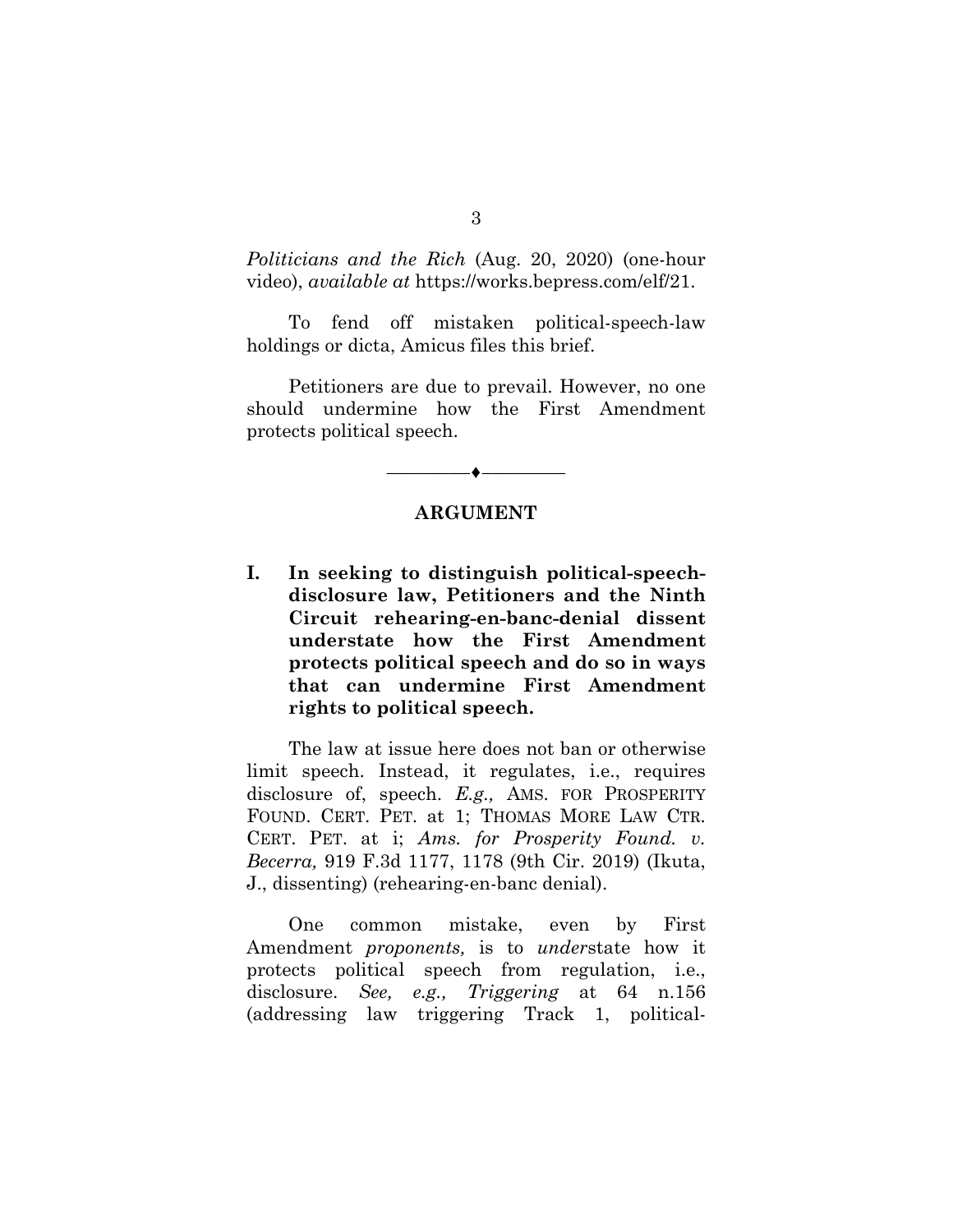committee(-like) burdens); *see also id.* at 45-46 nn.71-72, 55 n.106, 63 n.154 (same).

In seeking to distinguish political-speechdisclosure law, Petitioner Americans for Prosperity Foundation, Petitioner Thomas More Law Center, and the Ninth Circuit rehearing-en-banc-denial dissent *under*state how the First Amendment protects political speech from regulation, i.e., disclosure, and do so in ways that, if they become holdings or even dicta, can undermine First Amendment rights to political speech. *Infra* at 4-17.

# <span id="page-9-0"></span>**II. Regarding regulation, i.e., disclosure, of political speech,** *Buckley* **does way more than protect against threats, harassment, or reprisals.**

Regarding regulation, i.e., disclosure, of political speech, Petitioner Thomas More Law Center asserts:

All *Buckley* allows in the electoral context is an as-applied exemption once a party demonstrates the "reasonable probability that the compelled disclosure of [its] contributors' names will subject them to threats, harassment, or reprisals from either Government officials or private parties." *Id.* at 74.

THOMAS MORE LAW CTR. CERT. PET. at 24 (brackets in original); *accord* THOMAS MORE LAW CTR. BR. at 39, 44.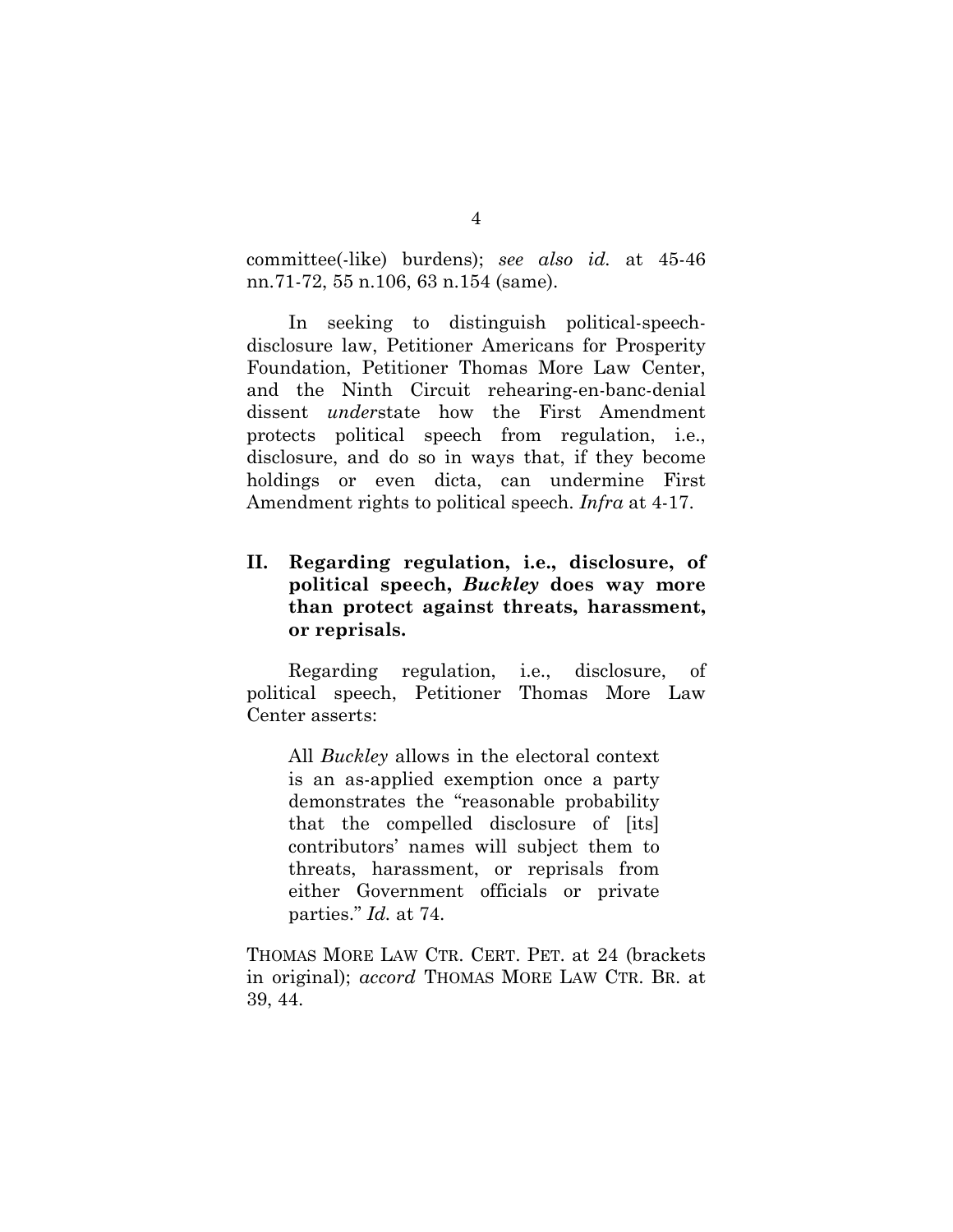This is incorrect. *Buckley* does way more—way, way, way more—than this.

Beginning with First Principles, *Triggering* at 38-42, which include

[r]ecognizing that political speech is at the "core" of what the First Amendment protects, *e.g., Buckley,* 424 U.S. at 44-45, the ... Court has applied constitutional scrutiny and established the two-track system under which government may regulate political speech.[4](#page-10-0)

<span id="page-10-0"></span>4

In other words, require disclosure of, which differs from "ban" or otherwise "limit." *See Yamada v. Kuramoto,* 744 F.Supp.2d 1075, 1082 & n.9 (D. Haw. 2010) (distinguishing restrictions, i.e., bans or other limits, from regulation, i.e., disclosure). The umbrella term "disclosure" can cover registration, recordkeeping, reporting, attributions, and disclaimers in all their forms. *Wis. Right to Life, Inc. v. Barland,* 751 F.3d 804, 812-16, 836 (7th Cir. 2014). *Barland* understands the difference between attributions and disclaimers. *Id.* at 815-16. By definition, an "attribution" attributes and says who *is* speaking, while a "disclaimer" disclaims and says who is *not* speaking. *Id.*

*Triggering* at 35 n.2. *Independence Institute v. Williams,* 812 F.3d 787, 795 & n.9 (10th Cir. 2016), frames this differently by applying the label "disclosure" only to Track 2 law, not Track 1 law. Either way, constitutional principles—not "mere labels" are what matters. *NAACP v. Button,* 371 U.S. 415, 429 (1963); *Triggering* at 51 n.91, 52-53 n.103.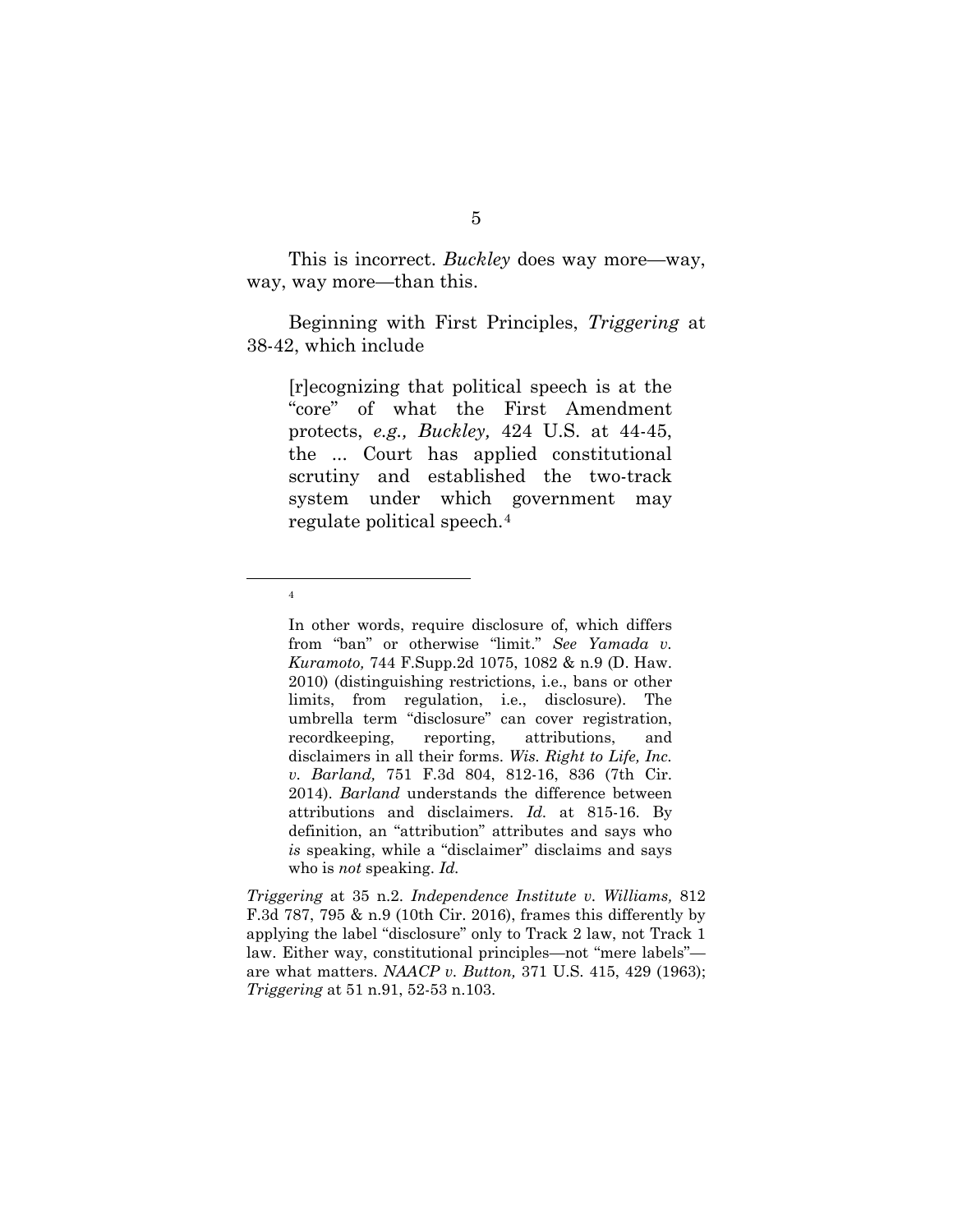Under "Track 1," government may under some circumstances—and subject to further inquiry, *see, e.g., id.* at 74 (addressing "threats, harassment, or reprisals")[5](#page-11-0) trigger political-committee or politicalcommittee-like burdens, *see, e.g., id.* at 63, 79 (addressing "organizations" that are "under the control of a candidate" or candidates in their capacities as candidates or have "the major purpose" under *Buckley*), *followed in FEC v. Mass. Citizens for Life, Inc.,* 479 U.S. 238, 252 n.6, 262 (1986), *and quoted in McConnell v. FEC,* 540 U.S. 93, 170 n.64 (2003) (*overruled on other grounds by Citizens United v. FEC,* 558 U.S. 310, 365-66 (2010)); *Sampson v. Buescher,* 625 F.3d 1247, 1249, 1251, 1261 (10th Cir. 2010) (addressing organizations with the *Buckley* major purpose but only small-scale speech). ...

l

And either way, the Court should please dispense with the phrase "disclaimer and disclosure requirements." *E.g., Citizens United v. FEC,* 558 U.S. 310, 319, 321-22, 366-67, 371 (2010). It is like saying "apples and fruit," because the latter includes the former. The Court should also please dispense with using the label "disclaimer" for *both* attributions and disclaimers, *e.g., id.*, because they are different.

<span id="page-11-0"></span><sup>5</sup> *Compare Barland*, 751 F.3d at 816, 832 (striking down an attribution and disclaimer requirement), *with Gable v. Patton,* 142 F.3d 940, 944-45 (6th Cir. 1998) (upholding an attribution requirement for a political committee). *Triggering*  at 35 n.3.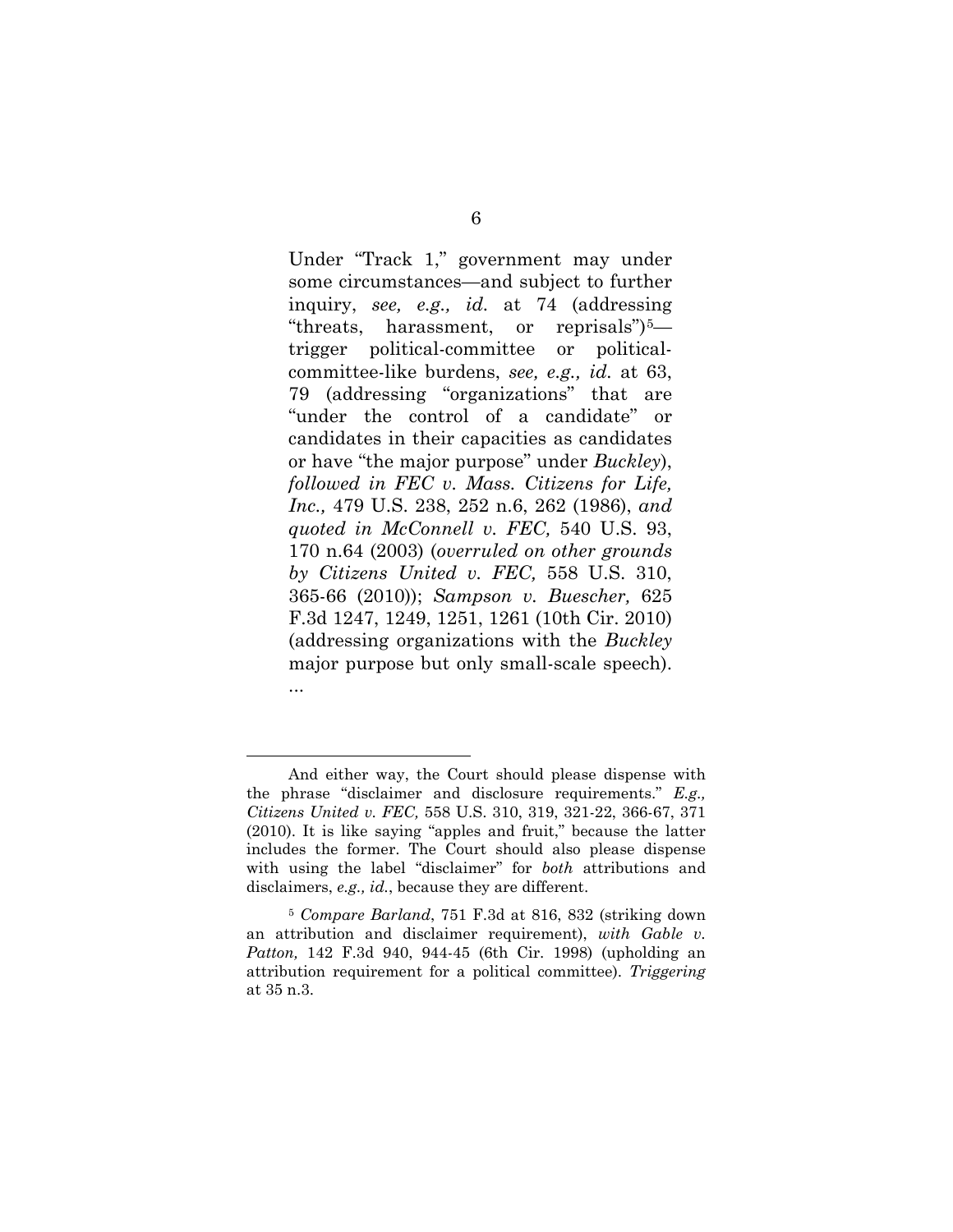Under "Track 2,"[6](#page-12-0) apart from whether government may trigger Track 1, politicalcommittee(-like) burdens, government may—subject to further inquiry, *see, e.g., Citizens United,* 558 U.S. at 370 (addressing "threats, harassment, or reprisals" (quoting *McConnell,* 540 U.S. at 198))—require attributions, disclaimers, and *non*-politicalcommittee reporting for:

• independent expenditures properly understood, *Buckley,* 424 U.S. at 63-64, 79-82;[7](#page-12-1) *cf. McIntyre v. Ohio Elections* 

<span id="page-12-0"></span>6

7

The *terms* "Track 1" and "Track 2" are [Amicus's]*,* yet the *concepts* have been in the case law since the ... Court first distinguished what [Amicus] calls Track 1 law and Track 2 law in *Buckley,* 424 U.S. at 63-64.

<span id="page-12-1"></span>*Triggering* at 36 n.7. Although "campaign-finance law" is another term for political-speech law, such law reaches beyond candidate or ballot-measure campaigns*. Id.* at 38 n.17.

Under the Constitution, "independent expenditure" means *Buckley* express advocacy, *Buckley,* 424 U.S. at 44 & n.52, 80, that is not coordinated with a candidate, *id.* at 46-47, 78. Thus, *non*-coordinated spending for political speech that is not *Buckley*  express advocacy is independent *spending* but not an independent *expenditure. See id.* at 44 & n.52, 80 (addressing express advocacy and thereby independent expenditures).

*Triggering* at 36 n.9. The Court should please dispense with using the word "expenditure," *e.g., Citizens United,* 558 U.S. at 366, 368, where only "spending" is correct.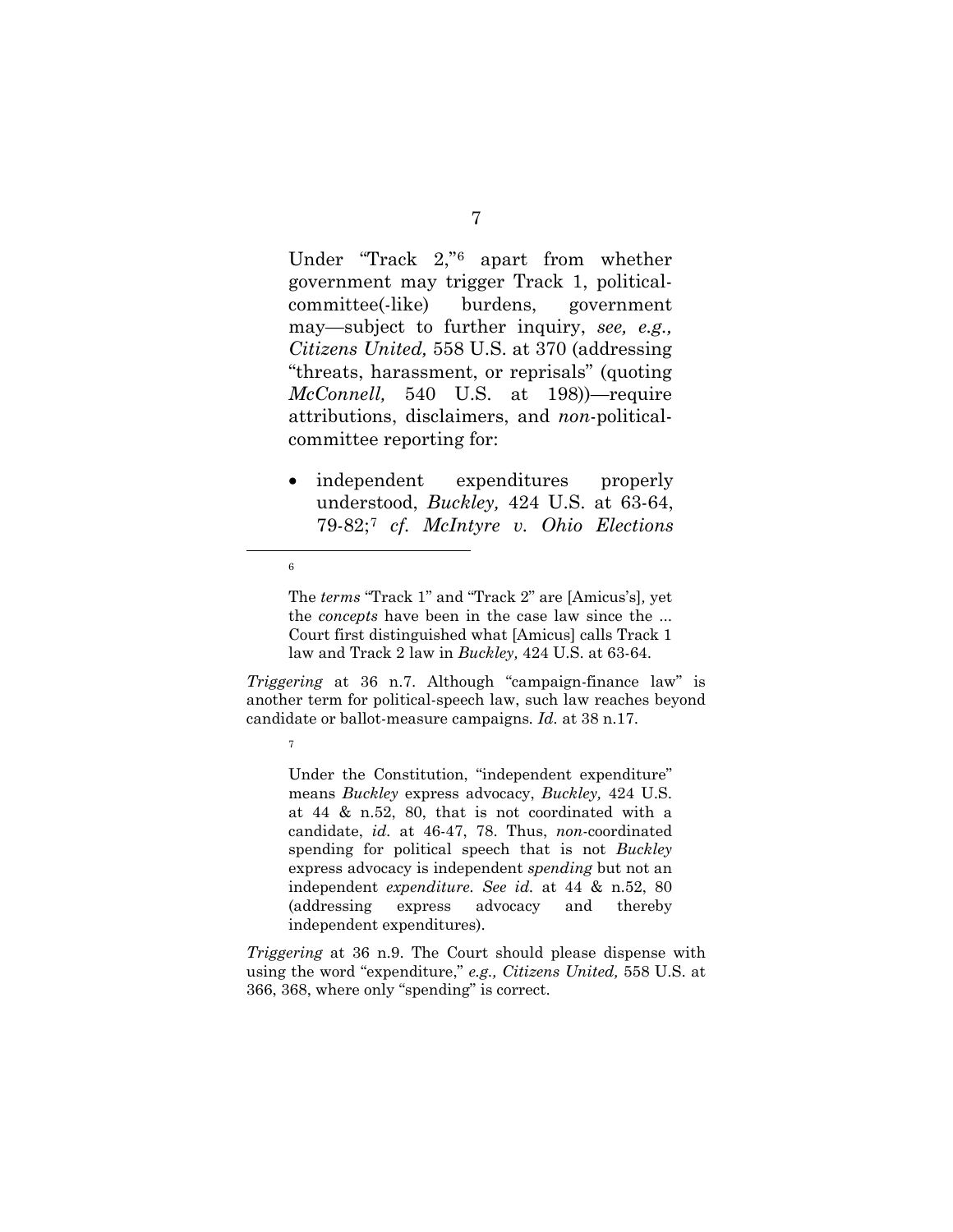*Comm'n,* 514 U.S. 334, 354-56 (1995) (rejecting a Track 2, non-politicalcommittee disclosure requirement for other[8](#page-13-0) speech), and

• Federal Election Campaign Act electioneering communications, *Citizens United,* 558 U.S. at 366-71.[9](#page-13-1)

*Triggering* at 35-36 & nn.1-4, 6-10.[10](#page-13-2)

Furthermore,

"the appeal-to-vote test"—once known as the "functional equivalent of express advocacy," *id.* at 335 (quoting *FEC v. Wis. Right to Life, Inc.,* 551 U.S. 449, 470 (2007) (opinion of Roberts, C.J.))—*cannot* be a form of express advocacy.

*Triggering* at 68 (explaining why). Indeed, the test

no longer affects whether government may ban, otherwise limit, or regulate speech, and the appealto-vote test is vague. It has no place in law. *Id.* at 68 & nn.180-81, 72 & nn.190-92 [(explaining why)].

*Id.* at 77.

 $\overline{a}$ 

<span id="page-13-0"></span><sup>8</sup> I.e., small-scale. 514 U.S. at 358 (Ginsburg, J., concurring).

<sup>9</sup> *Defined in McConnell,* 540 U.S. at 189-94.

<span id="page-13-2"></span><span id="page-13-1"></span><sup>10</sup> *See also* Randy Elf, *Speech law benefits politicians, rich,* OBSERVER, July 3, 2016, at A7 (previewing *Triggering*), *cited in Triggering* at 85 n.278 (with now-outdated hyperlink), *available at* https://www.observertoday.com/ opinion/commentary/2016/07/speech-law-benefits-politiciansrich, *and reprinted in, e.g., Citizens for Responsibility & Ethics in Wash. v. FEC,* No. 19-5161, AMICUS CURIAE BR. OF RANDY ELF IN SUPPORT OF AFFIRMANCE OF THE J. & IN SUPPORT OF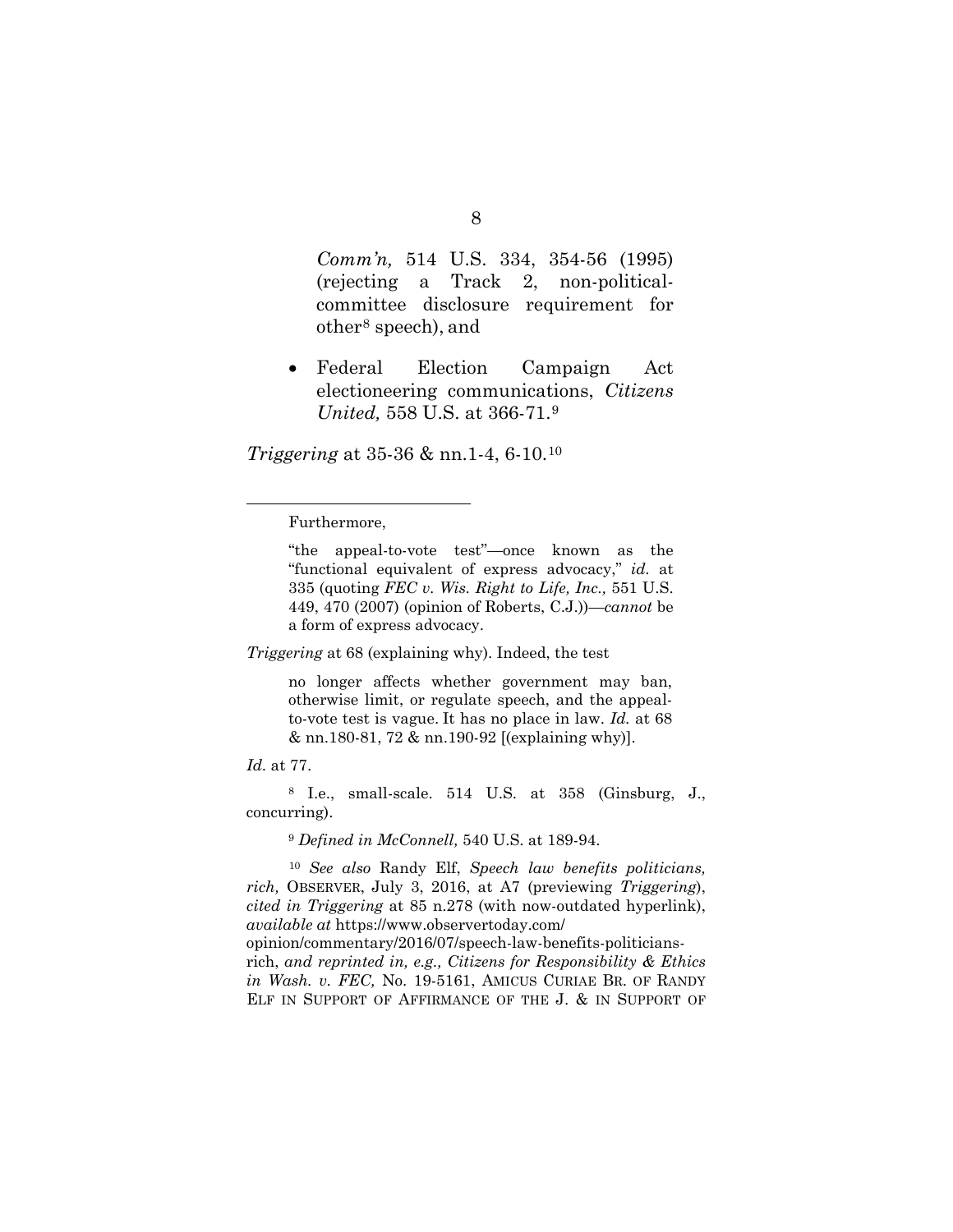## <span id="page-14-0"></span>**III. The Court distinguishes Track 1 burdens from Track 2 requirements.**

Unlike Petitioner Americans for Prosperity Foundation, Petitioner Thomas More Law Center, and the Ninth Circuit rehearing-en-banc-denial dissent, the Court distinguishes Tracks 1 and 2. Track 1, political-committee(-like) burdens include registration (including, in turn, treasurer designation, bank-account designation, and termination, i.e., deregistration), recordkeeping, extensive reporting, and ongoing reporting. *See, e.g., Citizens United*, 558 U.S. at 338 (describing such law); *Mass. Citizens*, 479 U.S. at 253-56 & nn.7-9 (opinion of Brennan, J.) (same); *Buckley*, 424 U.S. at 63 (same); *Triggering* at 44 & nn.63-65. By contrast, Track 2, non*-*political-committee reporting

occurs only for reporting periods when the particular speech occurs,  $11$  and the reports are less burdensome than extensive or ongoing reporting. *See, e.g., Mass. Citizens,*  479 U.S. at 262 ("less than the full panoply of" Track 1 burdens); *Buckley*, 424 U.S. at 63-64 (describing Track 2, *non-*politicalcommittee reporting).

*Triggering* at 57 & nn.126-28 (ellipses omitted).

 $\overline{a}$ 

APPELLEE FEC at Addendum.1 (D.C. Cir. Dec. 2, 2019) (*available* at https://works.bepress.com/elf/28).

<span id="page-14-1"></span><sup>11</sup> The labels "one-time" and "event-driven" for Track 2 requirements, *e.g.*, *Barland,* 751 F.3d at 824, 836, 841, are confusing. *Triggering* at 57 n.127 (explaining why).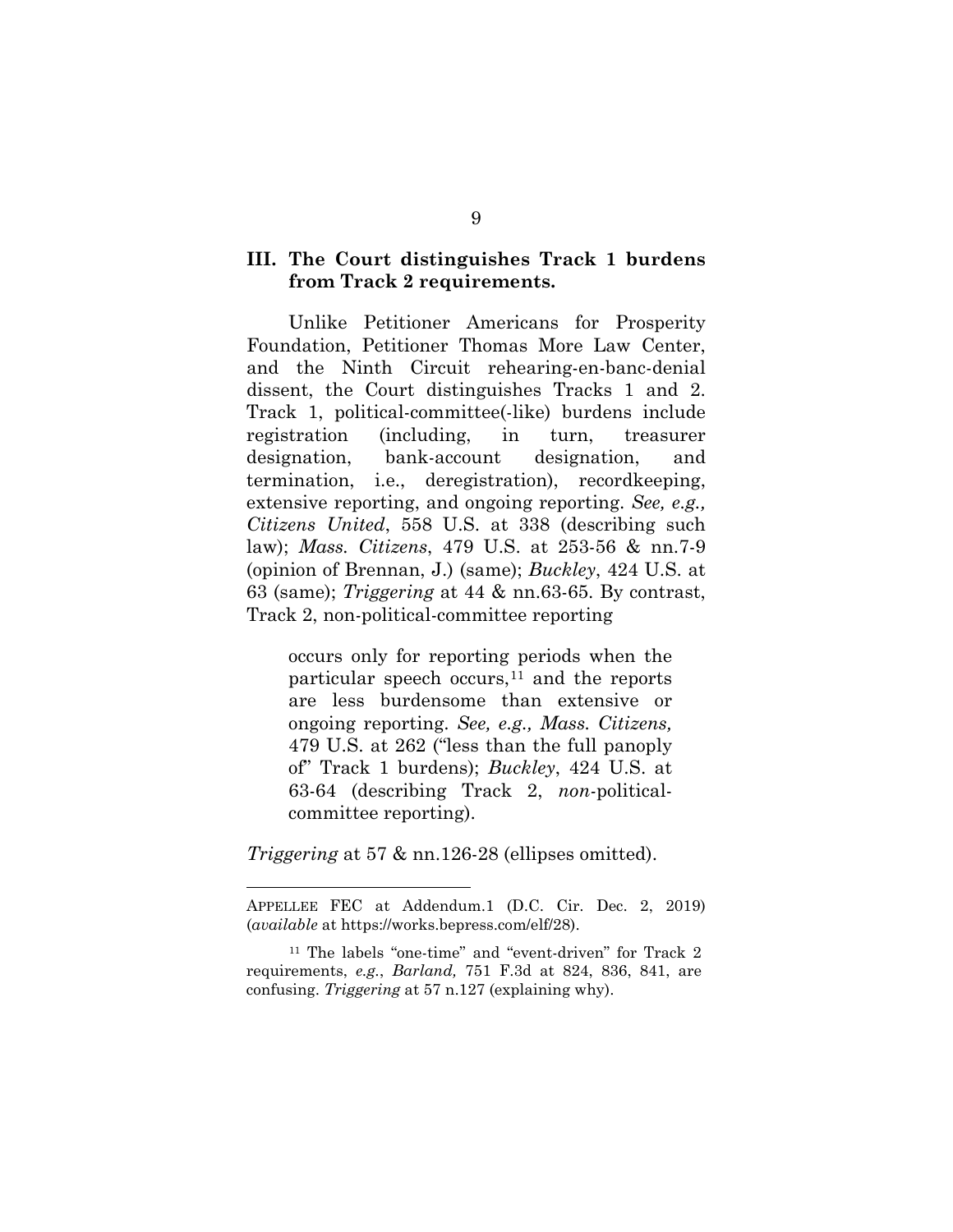## <span id="page-15-0"></span>**IV. Petitioners and the Ninth Circuit rehearing-en-banc-denial dissent understate tailoring for political-speechdisclosure law.**

In addressing constitutional scrutiny for political-speech-disclosure law, Petitioner Americans for Prosperity Foundation, Petitioner Thomas More Law Center, and the Ninth Circuit rehearing-enbanc-denial dissent understate tailoring. *See* AMS. FOR PROSPERITY FOUND. CERT. PET. at 23 ("tailoring ... is satisfied ... when a government invokes its ... interest in ... disclosure ... of donors who give money"); AMS. FOR PROSPERITY FOUND. BR. at 28 ("the Court 'already held' in *Buckley* that campaignrelated public disclosure requirements categorically satisfy narrow tailoring" (quoting Ninth Circuit rehearing-en-banc-denial dissent)); THOMAS MORE LAW CTR. CERT. PET. at 24 ("No separate tailoring analysis applies"); THOMAS MORE LAW CTR. BR. at 32 ("Because *Buckley* held that the disclosures in that case were per se the least restrictive means of addressing the government's concern, the Court had no need to evaluate the narrow-tailoring requirement in later cases involving election-related disclosures"); *Ams. for Prosperity Found.,* 919 F.3d at 1180 (Ikuta, J., dissenting) (watering down tailoring for political-speech-disclosure law to almost nothing).

They treat *Buckley*'s statement that disclosure is the "least restrictive means of curbing the evils of campaign ignorance and corruption" almost as vitiating tailoring for political-speech-disclosure law. 424 U.S. at 68, *quoted in* AMS. FOR PROSPERITY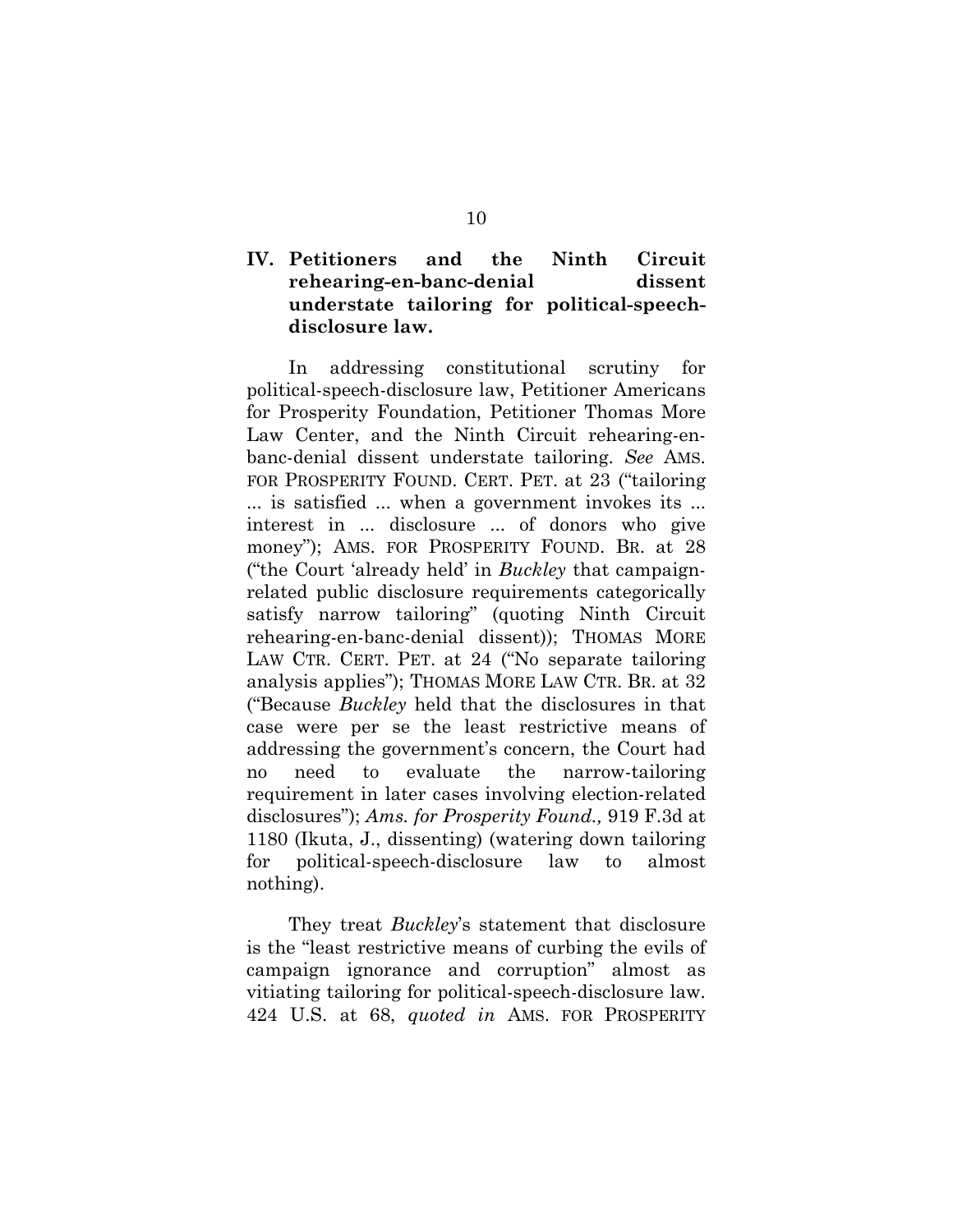FOUND. CERT. PET. at 23, AMS. FOR PROSPERITY FOUND. BR. at 28, THOMAS MORE LAW CTR. CERT. PET. at 24, THOMAS MORE LAW CTR. BR. at 32, *and Ams. for Prosperity Found.,* 919 F.3d at 1180 (Ikuta, J., dissenting).

This is incorrect. *Buckley*'s "least restrictive means" statement, *supra* at 10, "generally" addresses political-speech disclosure, 424 U.S. at 68, as opposed to bans or other limits, *cf. supra* at 3, 5 n.4 (making this distinction). Elsewhere, including in *Buckley,* the Court distinguishes *types of* politicalspeech disclosure. *E.g., supra* at 9.

*Buckley,* rather than holding "the disclosure requirements at issue" survive tailoring, THOMAS MORE LAW CTR. BR. at 32; *accord* AMS. FOR PROSPERITY FOUND. BR. at 28 ("*Buckley* found that strict test satisfied by the close relationship between requiring disclosure of who contributes to an election and the electorate's overriding interests in electoral transparency and informed voting."), establishes, e.g., Tracks 1 and 2, *supra* at 6-8, by applying tailoring.[12](#page-16-0)

Just as what government may regulate with Track 2 law, *supra* at 7-8, goes to the tailoring part of constitutional scrutiny, not the governmentinterest part, *see, e.g., Indep. Inst. v. Williams,* 812

<span id="page-16-0"></span> <sup>12</sup> Notwithstanding AMS. FOR PROSPERITY FOUND. BR. at 28, *Buckley* creates no "unambiguously-campaign-related" test. *Triggering* at 49 n.84 (addressing Track 1), 69 n.181 (addressing Track 2).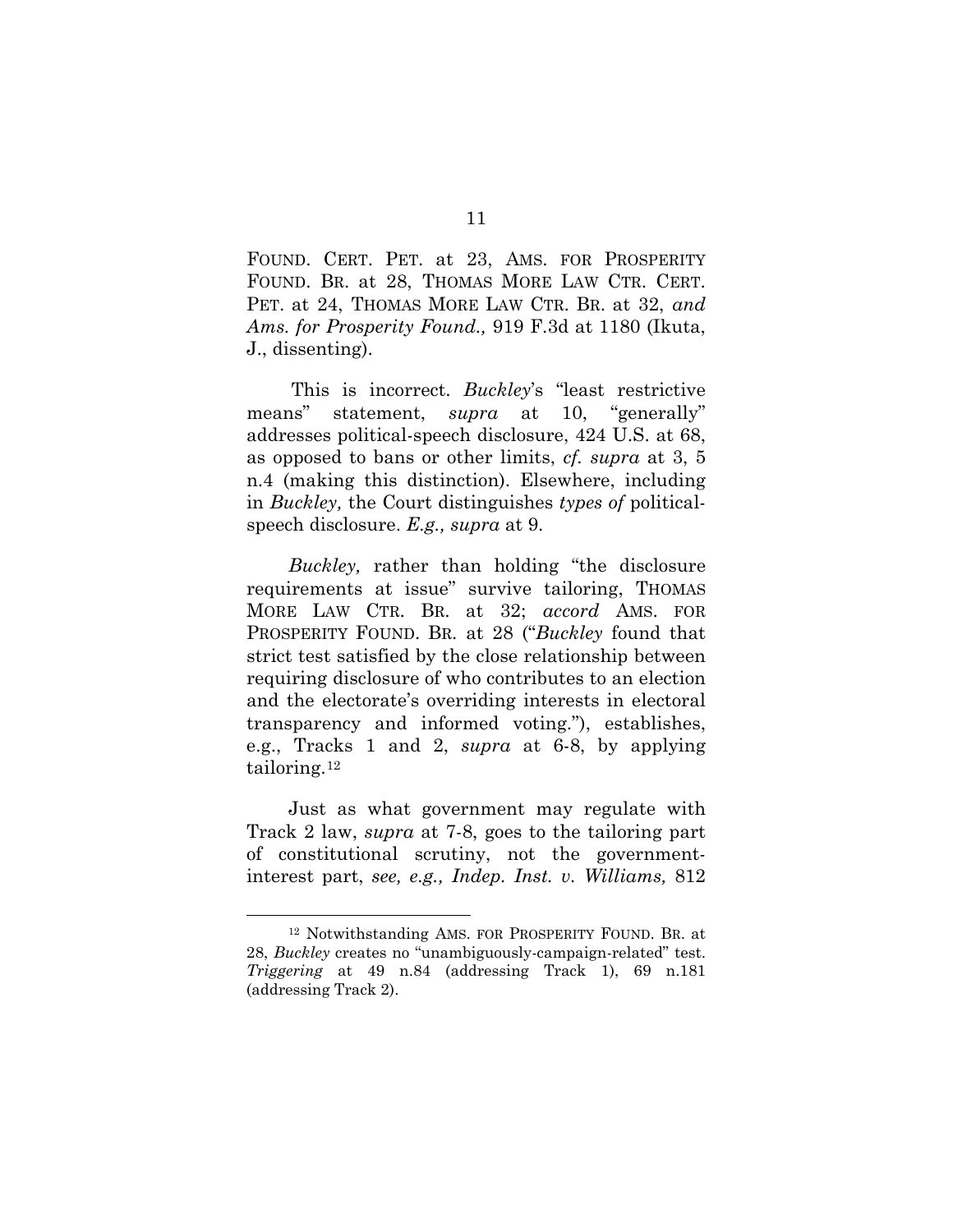F.3d 787, 791 (10th Cir. 2016) (addressing overbreadth);[13](#page-17-0) *Ctr. for Individual Freedom, Inc. v. Tennant,* 706 F.3d 270, 282-85 (4th Cir. 2013) (addressing underinclusiveness); *Triggering* at 50 n.87 (collecting competing authorities), the tests for the constitutionality of law triggering Track 1 burdens, *supra* at 6, go to tailoring, not the government interest, *e.g., Wis. Right to Life, Inc. v. Barland,* 751 F.3d 804, 841-12 (7th Cir. 2014); *Canyon Ferry Rd. Baptist Church of E. Helena, Inc. v. Unsworth,* 556 F.3d 1021, 1032-34 (9th Cir. 2009); *Buckley v. Valeo,* 519 F.2d 821, 869 (D.C. Cir. 1975) (en banc), *aff'd in part and rev'd on other grounds*, 424 U.S. 1 (1976) (per curiam); *Triggering* at 49-50 & nn.87-89, 64 & nn.155-56 (collecting competing authorities). A court does "not [look to a government interest and] truncate this tailoring test at the outset." *McCutcheon v. FEC,* 572 U.S. 185, 206 (2014) (opinion of Roberts, C.J.) (addressing another tailoring test). "Thus, pounding the table about the *government interest* in regulating political speech is no answer to the *tailoring* part of constitutional scrutiny." *Triggering* at 50 & n.89, 64.

In other words, the *government interest*—e.g., in particular information, *Buckley,* 424 U.S. at 66-67 (addressing Interest 1); *Triggering* at 50 n.88—is *not*

*Triggering* at 41-42 n.53.

<span id="page-17-0"></span><sup>&</sup>lt;u>13</u>

<sup>&</sup>quot;Overbreadth" applies to both as-applied and facial claims. *E.g., Alaska Right to Life Comm. v. Miles,*  441 F.3d 773, 785 (9th Cir. 2006).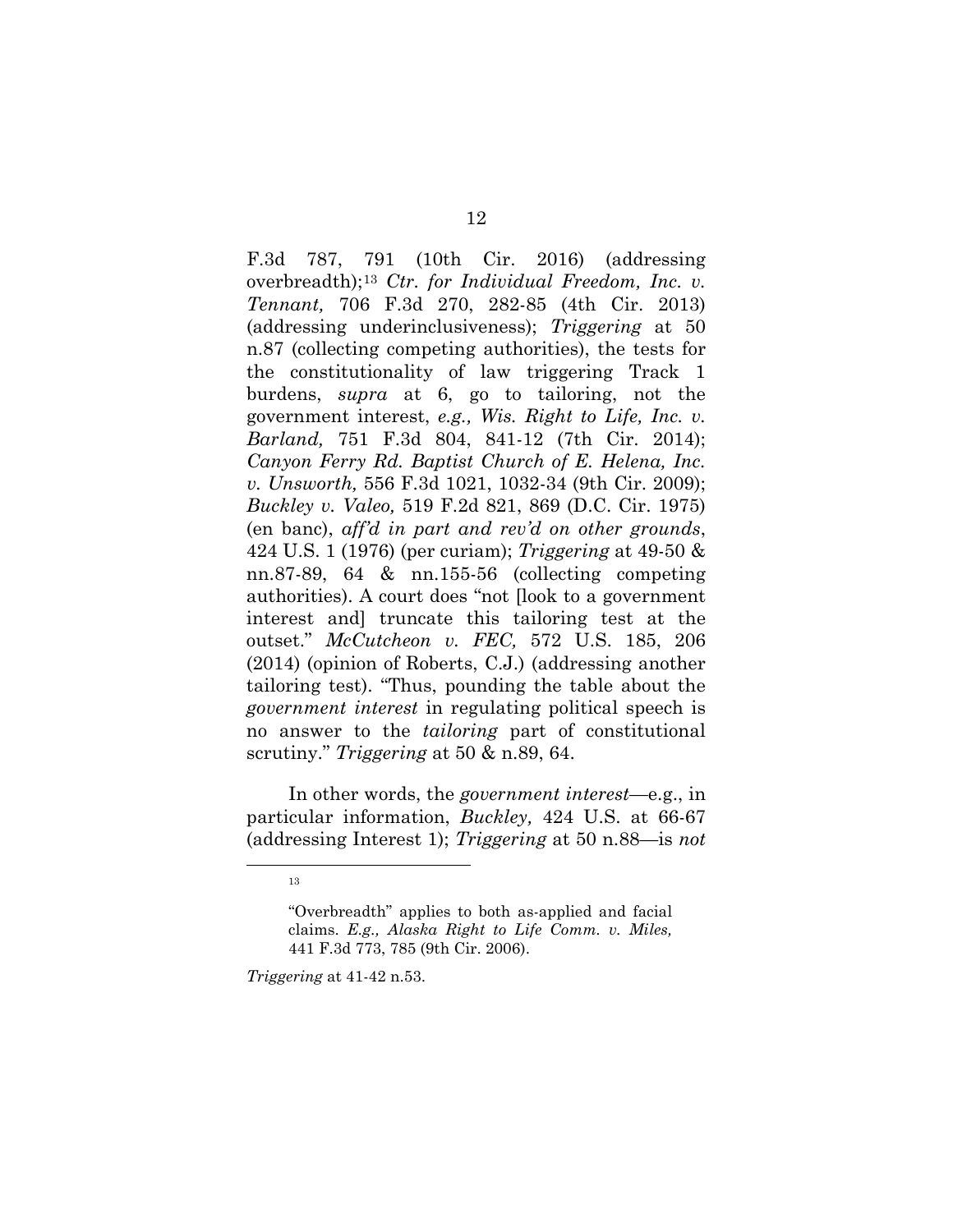the point here. *Tailoring* is*.* While *Citizens United*  considers "the informational interest alone," 558 U.S. at 369, this—rather than demoting tailoring considers only Interest 1, not 2 or 3, from *Buckley,*  424 U.S. at 66-68.[14](#page-18-0)

As for, e.g., "promoting transparency and accountability," *Ams. for Prosperity Found.,* 919 F.3d at 1180 (Ikuta, J., dissenting) (quoting *Doe v. Reed,*  561 U.S. 186, 197-98 (2010)),[15](#page-18-1) it goes to the government interest, not tailoring. *Id.; see Buckley,*  424 U.S. at 66-67 (addressing Interest 1).

"First Amendment rights are all too often sacrificed for the sake of transparency in federal and state elections." *Del. Strong Families v. Denn,* 136 S.Ct. 2376, 2376

<span id="page-18-0"></span> <sup>14</sup> Besides, Interest 2—government's interest in preventing quid-pro-quo corruption or the appearance of quidpro-quo corruption, *compare Buckley,* 424 U.S. at 67 (addressing Interest 2), *with McCutcheon,* 572 U.S. at 192, 207- 08 (opinion of Roberts, C.J.) (defining these terms)—cannot apply to independent spending for political speech, *e.g., Citizens United,* 558 U.S. at 357-61, or contributions *not* directed to candidates/officeholders, *McCutcheon,* 572 U.S. at 211 (opinion of Roberts, C.J.) (quoting *McConnell,* 540 U.S. at 310 (Kennedy, J., concurring/dissenting)).

Interest 3 applies only to facilitating enforcement of constitutional "restrictions," *McConnell,* 540 U.S. at 196 (discussing *Buckley*), i.e., constitutional bans or other constitutional limits on contributions received, *Buckley,* 424 U.S. at 67-68 (addressing Interest 3).

<span id="page-18-1"></span><sup>15</sup> *Reed* addresses ballot-access law, not political-speech law. *Infra* at 17.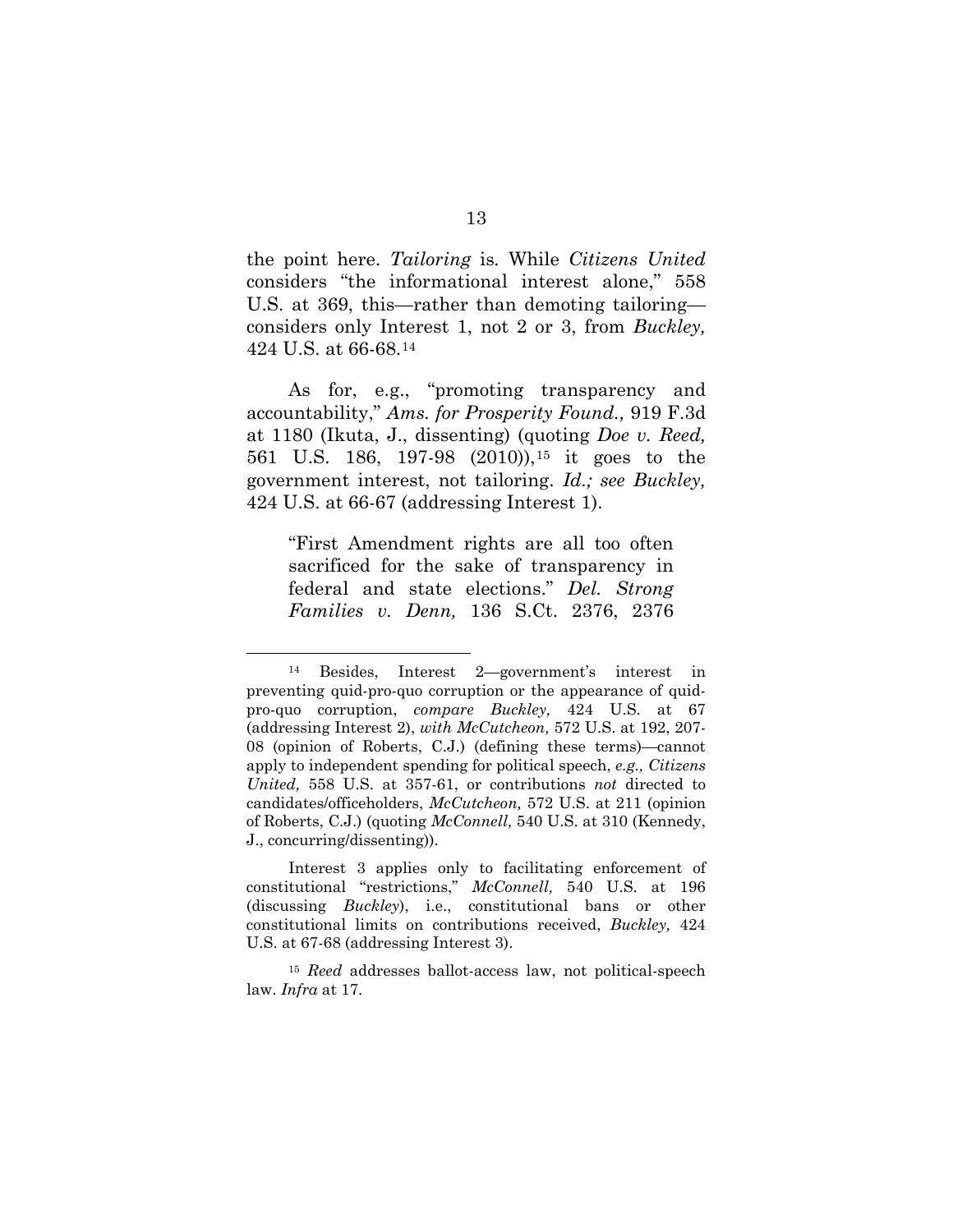(2016) (Thomas, J., dissenting) (denial of certiorari). Government's "interest in transparency does not always trump First Amendment rights." *Id.*

*Triggering* at 52 n.102, 64 n.154. *Yet these can happen when parties or courts understate tailoring. E.g., supra* at 4, 10, 11, 13.

# <span id="page-19-0"></span>**V.** *Citizens United* **pages 366-71 address/support only Track 2 law, not Track 1 law.**

Petitioner Americans for Prosperity Foundation, Petitioner Thomas More Law Center, and the Ninth Circuit rehearing-en-banc-denial dissent cite *Citizens United* pages 366-71, 558 U.S. at 366-71, as supporting political-speech-disclosure law. AMS. FOR PROSPERITY FOUND. CERT. PET. at 22; THOMAS MORE LAW CTR. CERT. PET. at 25; THOMAS MORE LAW CTR. BR. at 31, 39; *Ams. for Prosperity Found.,* 919 F.3d at 1180 (Ikuta, J., dissenting).

This is partly incorrect. Notwithstanding erroneous appellate-court discussions of disclosure/transparency/information under *Citizens United* pages 366-71, *e.g., Triggering* at 51-52 & nn.97-102 (collecting competing authorities), *Citizens*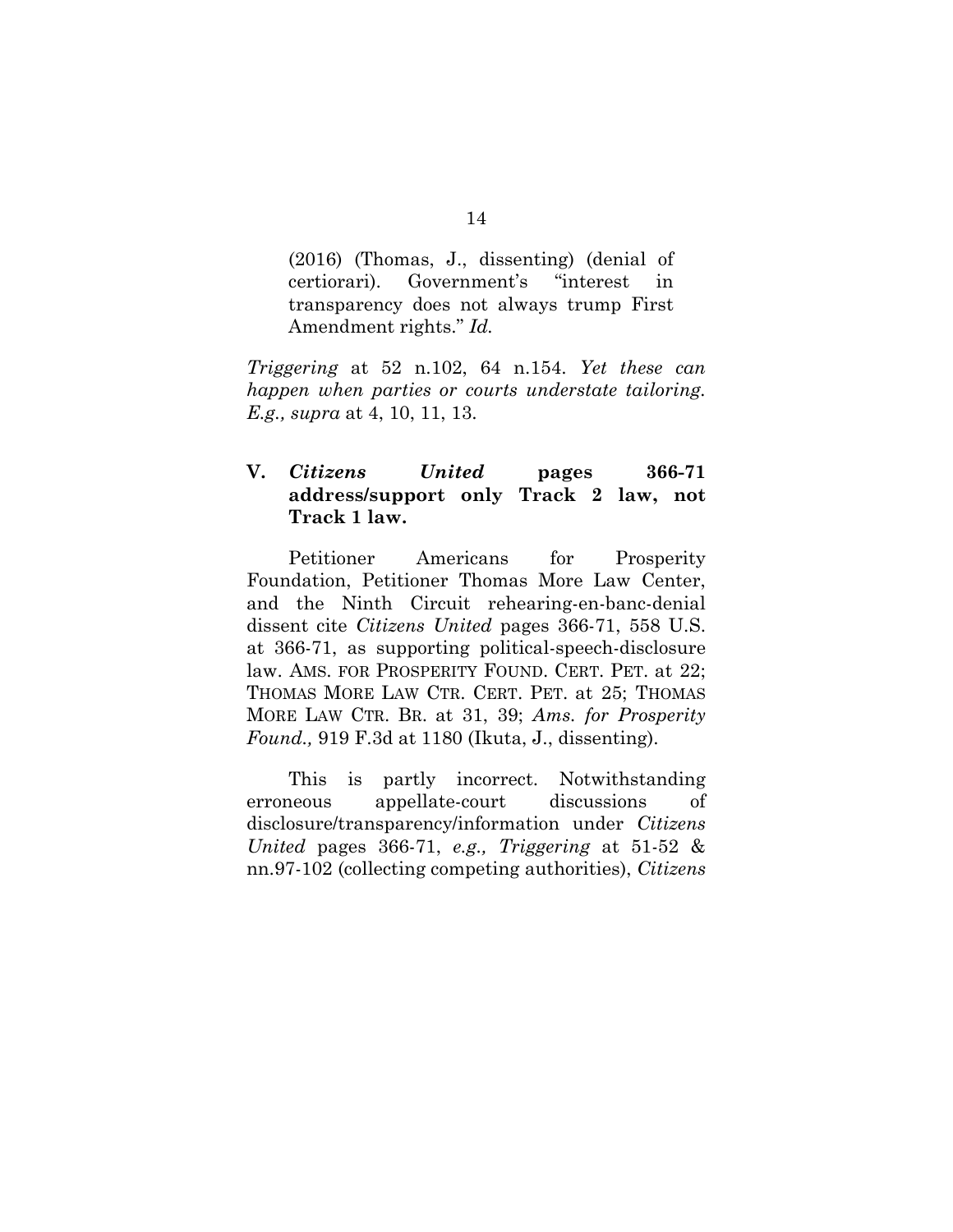*United* pages 366-71 address/support only Track 2 law, not Track 1 law.[16](#page-20-1)

## <span id="page-20-0"></span>**VI. Strict scrutiny, not substantial-relation exacting scrutiny, applies to some political-speech-disclosure law.**

Petitioner Americans for Prosperity Foundation, Petitioner Thomas More Law Center, and the Ninth Circuit rehearing-en-banc-denial

*Triggering* at 52 n.103 (brackets in original) (ellipses omitted). *Citizens United*'s "less restrictive alternative" statement, rather than shunning any "tailoring requirement," *Ams. for Prosperity Found.,* 919 F.3d at 1180 (Ikuta, J., dissenting), distinguishes Track 1 and 2 "regulations," i.e., disclosure, *supra* at 15 n.16.

<span id="page-20-1"></span><sup>16&</sup>lt;br>16

*E.g.*, *Citizens United*, 558 U.S. at 369 (recalling that such Track 2 "disclosure is a less restrictive alternative to more comprehensive [Track 1] regulations of speech" (citing *Mass. Citizens,* 479 U.S. at 262 (holding that the "state interest in disclosure can be met in a manner less restrictive than imposing the full panoply of [Track 1] regulations that accompany status as a political committee" and that if an organization's "independent spending bec[a]me so extensive that the organization[] [had the *Buckley*] major purpose, the [organization] would be classified as a political committee" (citing *Buckley,* 424 U.S. at 79)))); *Indep. Inst.,* 812 F.3d at 795 & n.9; *Barland,* 751 F.3d at 824, 836-37, 839, 841, *followed in Del. Strong Families v. Att'y Gen. of Del.,* 793 F.3d 304, 312-13 n.10 (3d Cir. 2015); *Minn. Citizens Concerned for Life, Inc. v. Swanson,* 692 F.3d 864, 875 n.9 (8th Cir. 2012) (en banc).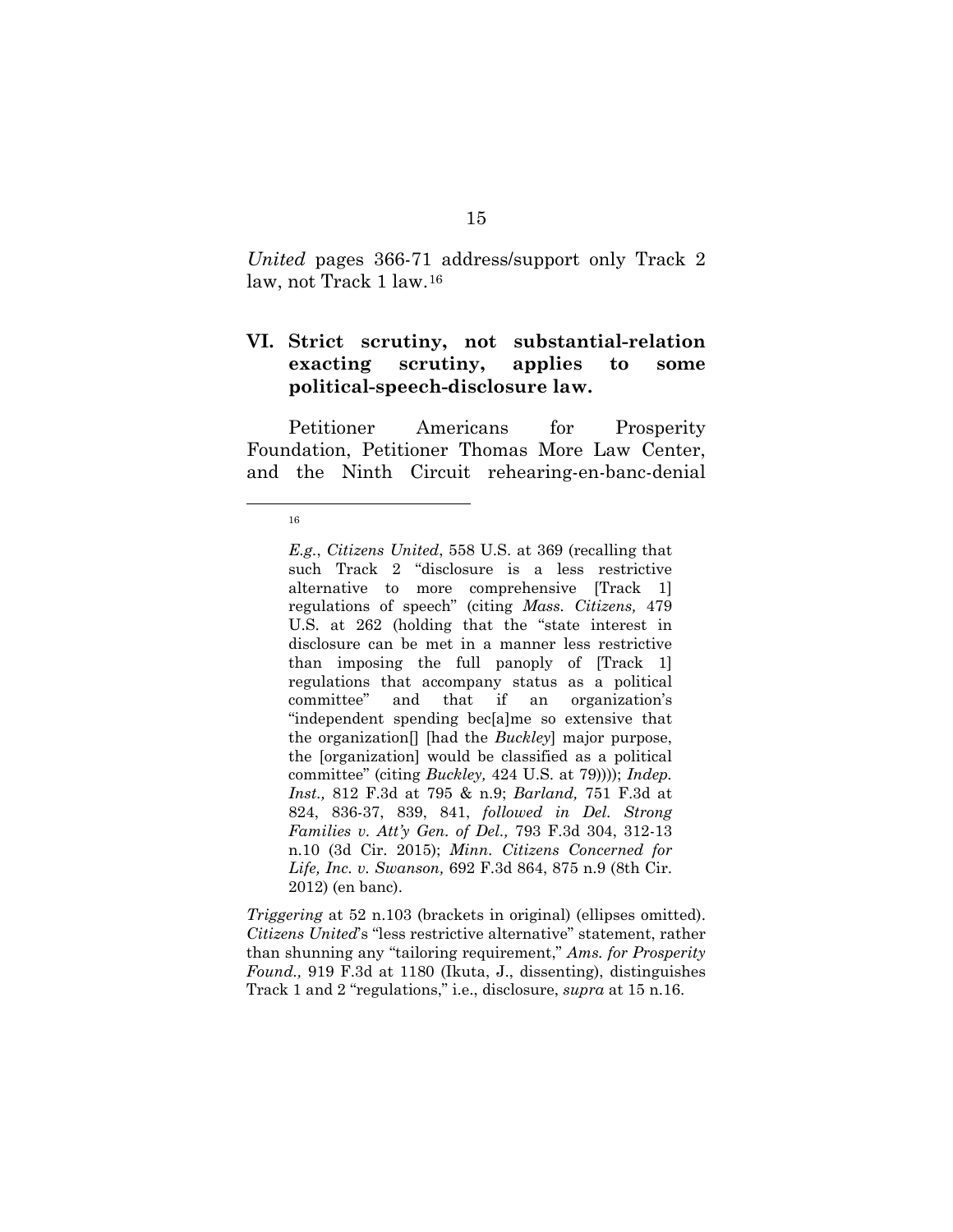dissent assert substantial-relation exacting scrutiny applies to political-speech-disclosure law. AMS. FOR PROSPERITY FOUND. CERT. PET. at 15, 22-23; AMS. FOR PROSPERITY FOUND. BR. at 28-29; THOMAS MORE LAW CTR. CERT. PET. at i, 4, 14-16, 21, 23-25, 32-33, 36; THOMAS MORE LAW CTR. BR. at i, 18, 29-32; *Ams. for Prosperity Found.,* 919 F.3d at 1180 (Ikuta, J., dissenting).

This is partly incorrect. They lump into one "disclosure" discussion, claims by organizations that **(a)** challenge law triggering Track 1 burdens for an organization itself in the first place, *e.g., supra* at 6, **(b)** accept *being* political committees and then challenge particular Track 1 burdens one-by-one, *e.g., Davis v. FEC,* 554 U.S. 724, 744 (2008); *cf. Triggering* at 43 & nn.56-59 (distinguishing "being" from "forming/having"), and **(c)** challenge Track 2 law, *e.g., supra* at 7-8. *Triggering* at 45 n.71, 77-78 & nn.236-38, 79 n.247.

Although substantial-relation exacting scrutiny applies to **(b)**, *Davis,* 554 U.S. at 744 (quoting *Buckley*, 424 U.S. at 64), and **(c)**, *Citizens United*, 558 U.S. at 366-67 (quoting *Buckley*, 424 U.S. at 64, 66), strict scrutiny applies to **(a)**, *e.g., Colo. Right to Life Comm., Inc. v. Coffman,* 498 F.3d 1137, 1146 (10th Cir. 2007); *Triggering* at 77-80 & nn.236-56 (collecting competing authorities). Even if substantial-relation exacting scrutiny applied to **(a)**, the tailoring analysis, *supra* at 6, 12, and the result would be the same. *Minn. Citizens Concerned for Life, Inc. v. Swanson,* 692 F.3d 864, 872, 875 (8th Cir. 2012) (en banc).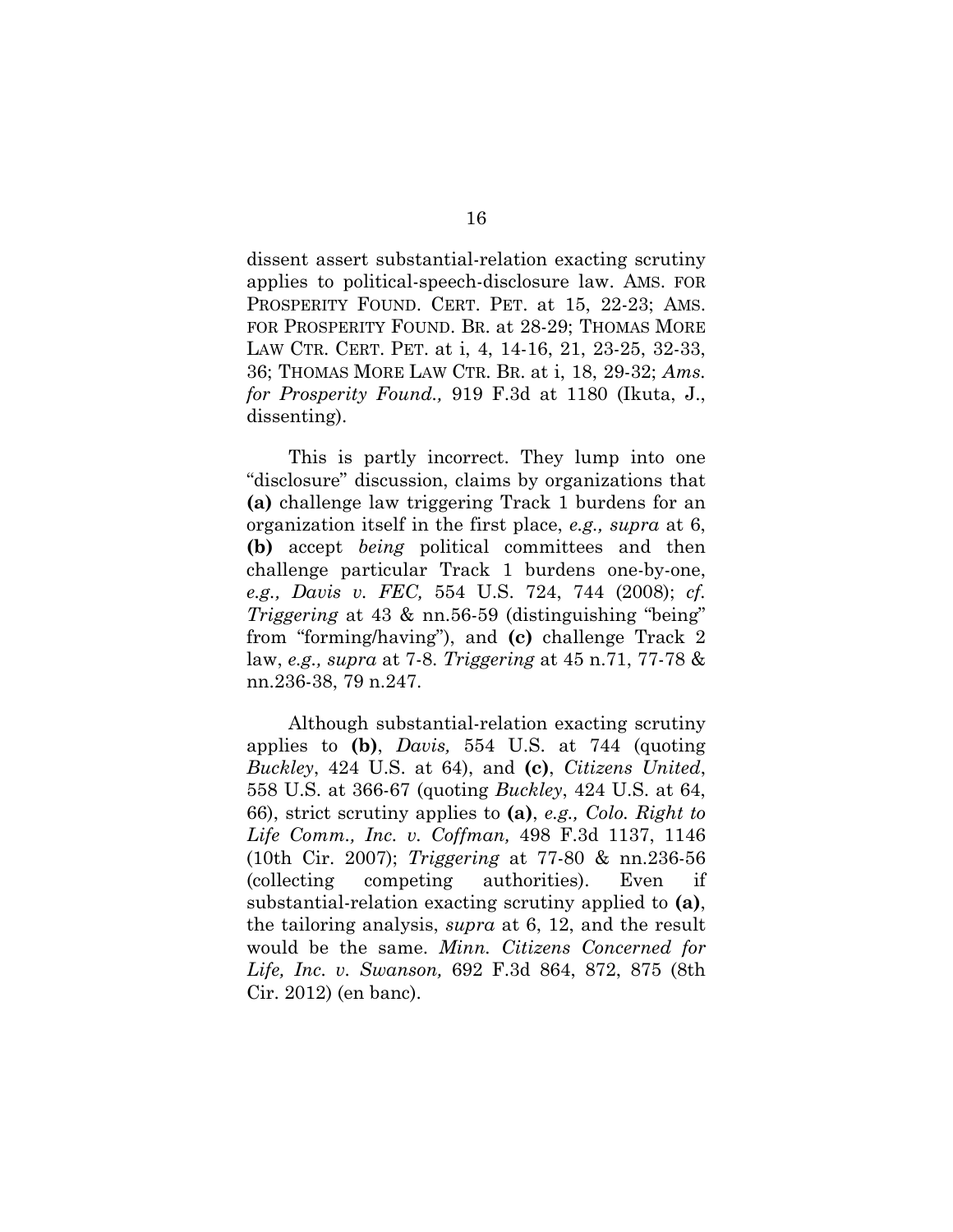Citing *Buckley* and *Reed* for a political-speechdisclosure-law scrutiny level, AMS. FOR PROSPERITY FOUND. CERT. PET. at 15, 22-23; AMS. FOR PROSPERITY FOUND. BR. at 28-29; THOMAS MORE LAW CTR. CERT. PET. at 4, 14-16, 23-25; THOMAS MORE LAW CTR. BR. at 18, 29-32; *Ams. for Prosperity Found.,* 919 F.3d at 1180, 1184 (Ikuta, J., dissenting), overlooks that

since *Buckley*, the ... Court has separated strict scrutiny from exacting scrutiny. *See Iowa Right to Life Comm., Inc. v. Tooker,*  717 F.3d 576, 590-91 (8th Cir. 2013) (understanding this point). Meanwhile, *Reed*[, 561 U.S. at 196,] addresses ballotaccess law, not political-speech law, much less political-speech law triggering Track 1, political-committee(-like) burdens.

*Triggering* at 79 n.247.

## **CONCLUSION**

––––––––♦––––––––

<span id="page-22-0"></span>In seeking to distinguish *political-*speechdisclosure law, Petitioners and the Ninth Circuit rehearing-en-banc-denial dissent *under*state how the First Amendment protects political speech and do so in ways that can undermine First Amendment rights to political speech.

Amicus neither asserts nor implies this is anyone's intent, yet this can be an effect of their assertions.